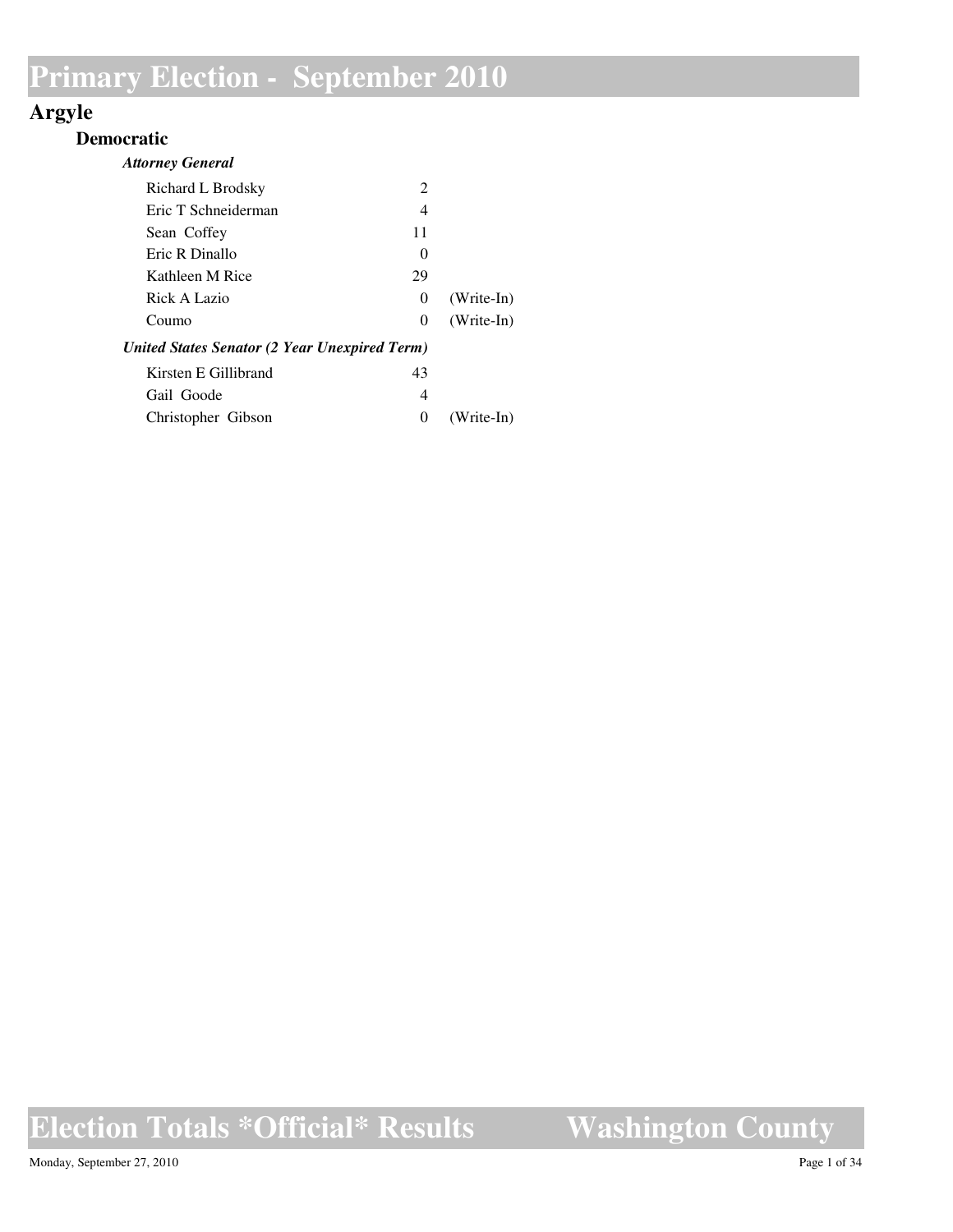## **Argyle**

### **Republican**

| <b>Governor</b>                                      |                  |            |
|------------------------------------------------------|------------------|------------|
| <b>Rick A Lazio</b>                                  | 45               |            |
| Carl P Paladino                                      | 159              |            |
| Ralph C Lorigo                                       | 0                | (Write-In) |
| Coumo                                                | 1                | (Write-In) |
| David Paterson                                       | 0                | (Write-In) |
| Theodore Roosevelt                                   | $\theta$         | (Write-In) |
| Donald Duck                                          | 0                | (Write-In) |
| Warren Redlich                                       | $\theta$         | (Write-In) |
| Lt. Governor                                         |                  |            |
| Gregory J Edwards                                    | 84               |            |
| Thomas V Ognibene                                    | 101              |            |
| Rich Fox                                             | 0                | (Write-In) |
| <b>United States Senator</b>                         |                  |            |
| Gary Berntsen                                        | 62               |            |
| Jay Townsend                                         | 110              |            |
| Kirsten E Gillibrand                                 | 0                | (Write-In) |
| Rich Fox                                             | $\theta$         | (Write-In) |
| Michael Vick                                         | 0                | (Write-In) |
| David Paterson                                       | $\overline{0}$   | (Write-In) |
| Christopher Gibson                                   | $\theta$         | (Write-In) |
| Sara Palin                                           | $\Omega$         | (Write-In) |
| <b>United States Senator (2 Year Unexpired Term)</b> |                  |            |
| Joseph J DioGuardi                                   | 97               |            |
| David Malpass                                        | 54               |            |
| Bruce Blakeman                                       | 37               |            |
| Rich Fox                                             | $\Omega$         | (Write-In) |
| <b>Betty Little</b>                                  | $\theta$         | (Write-In) |
| Conservative                                         |                  |            |
| <b>Governor</b>                                      |                  |            |
| <b>Rick A Lazio</b>                                  | 2                |            |
| Ralph C Lorigo                                       | $\boldsymbol{0}$ |            |
| Carl P Paladino                                      | 1                | (Write-In) |

## **Cambridge**

**Election Totals \*Official\* Results**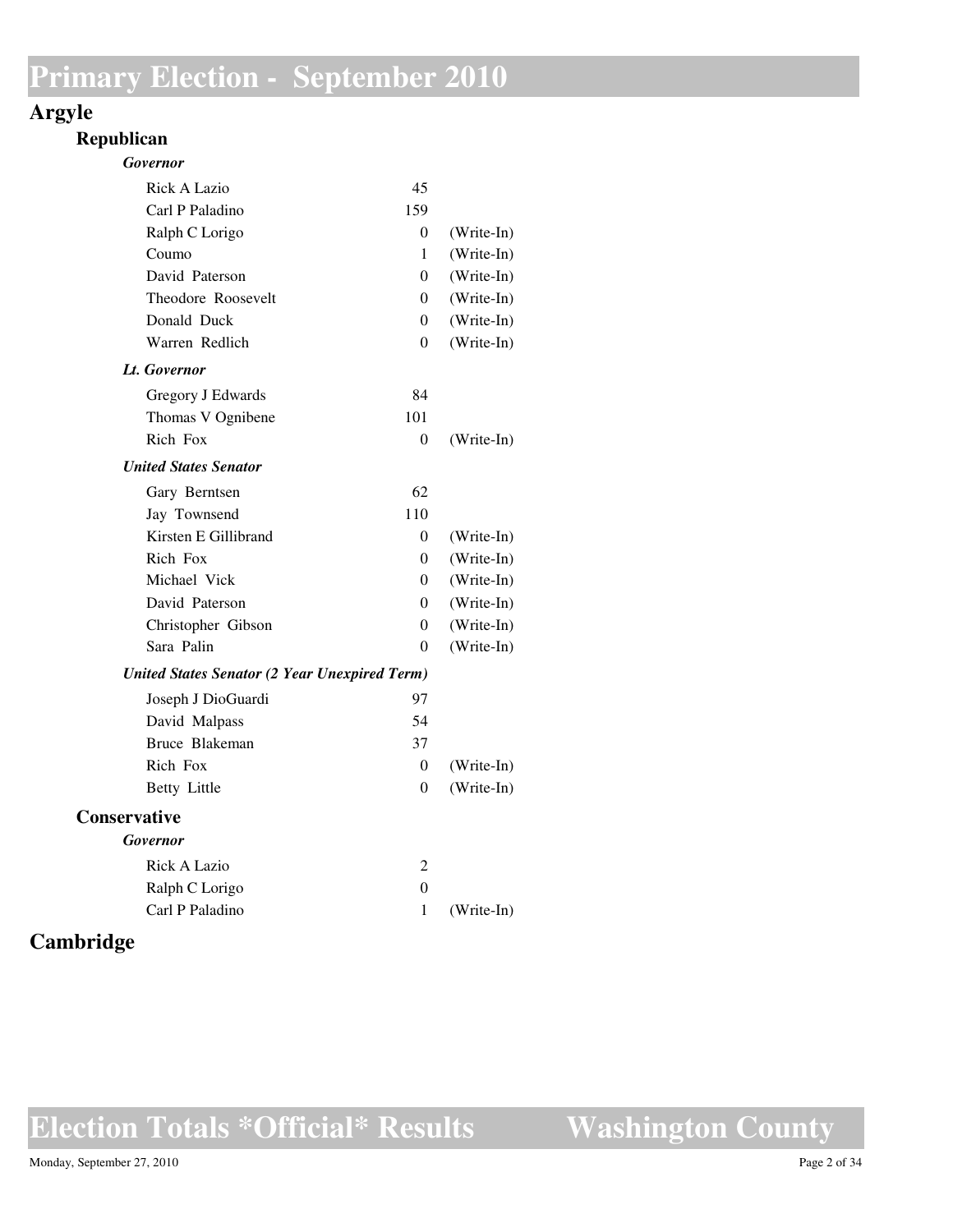## **Cambridge**

#### **Democratic**

| <b>Attorney General</b>                       |          |              |
|-----------------------------------------------|----------|--------------|
| Richard L Brodsky                             | 8        |              |
| Eric T Schneiderman                           | 23       |              |
| Sean Coffey                                   | 13       |              |
| Eric R Dinallo                                | $\theta$ |              |
| Kathleen M Rice                               | 25       |              |
| Rick A Lazio                                  | $\theta$ | $(Write-In)$ |
| Coumo                                         | 0        | $(Write-In)$ |
| United States Senator (2 Year Unexpired Term) |          |              |
| Kirsten E Gillibrand                          | 68       |              |
| Gail Goode                                    | 3        |              |
| Christopher Gibson                            | $\Omega$ | $(Write-In)$ |

# **Election Totals \*Official\* Results**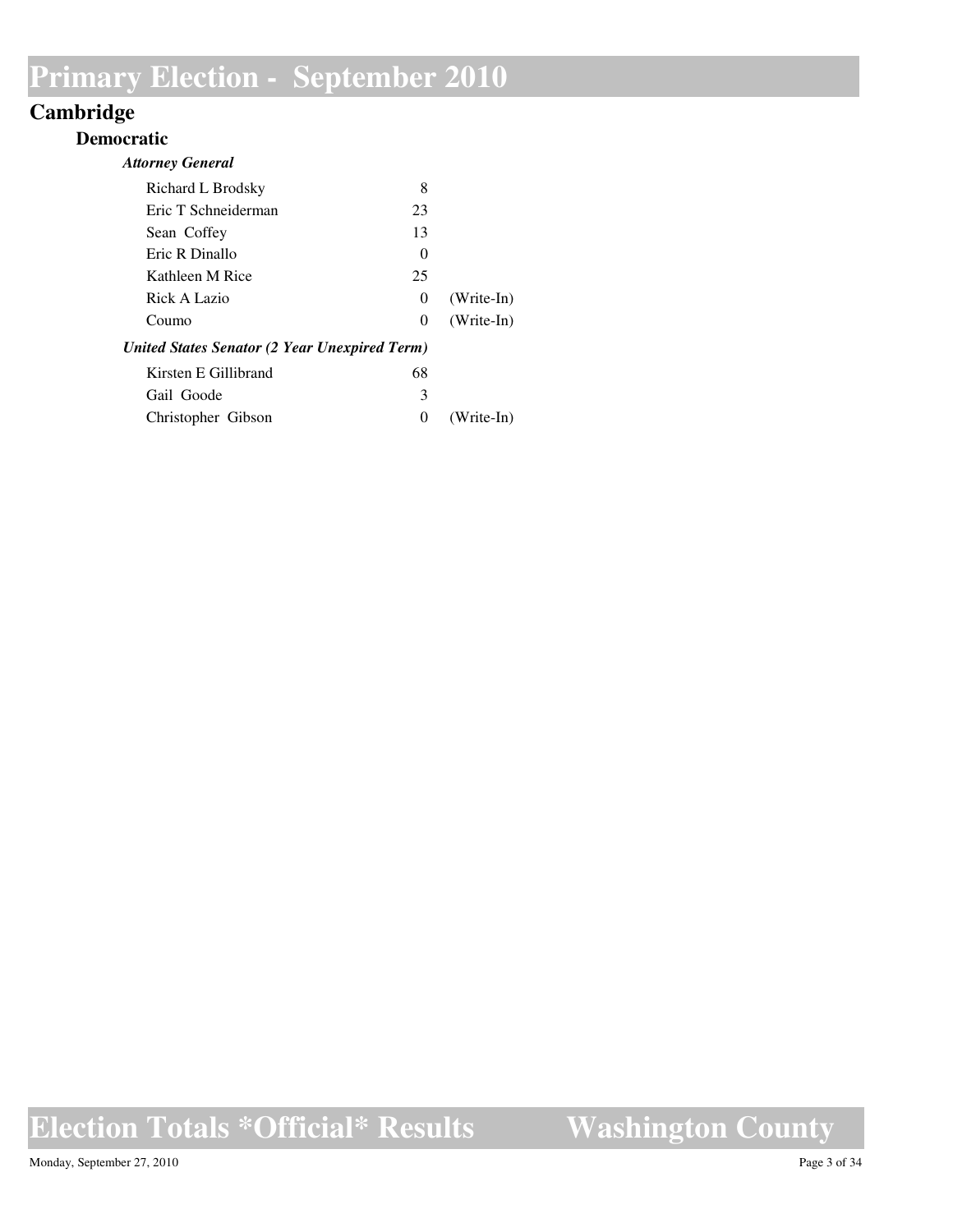## **Cambridge**

#### **Republican**

| <b>Governor</b>                                      |                |            |
|------------------------------------------------------|----------------|------------|
| <b>Rick A Lazio</b>                                  | 26             |            |
| Carl P Paladino                                      | 92             |            |
| Ralph C Lorigo                                       | 0              | (Write-In) |
| Coumo                                                | 0              | (Write-In) |
| David Paterson                                       | 0              | (Write-In) |
| Theodore Roosevelt                                   | 0              | (Write-In) |
| Donald Duck                                          | 0              | (Write-In) |
| Warren Redlich                                       | $\overline{0}$ | (Write-In) |
| Lt. Governor                                         |                |            |
| Gregory J Edwards                                    | 49             |            |
| Thomas V Ognibene                                    | 54             |            |
| Rich Fox                                             | $\theta$       | (Write-In) |
| <b>United States Senator</b>                         |                |            |
| Gary Berntsen                                        | 42             |            |
| Jay Townsend                                         | 58             |            |
| Kirsten E Gillibrand                                 | 0              | (Write-In) |
| Rich Fox                                             | $\theta$       | (Write-In) |
| Michael Vick                                         | 0              | (Write-In) |
| David Paterson                                       | 0              | (Write-In) |
| Christopher Gibson                                   | 0              | (Write-In) |
| Sara Palin                                           | 0              | (Write-In) |
| <b>United States Senator (2 Year Unexpired Term)</b> |                |            |
| Joseph J DioGuardi                                   | 38             |            |
| David Malpass                                        | 49             |            |
| Bruce Blakeman                                       | 23             |            |
| Rich Fox                                             | $\theta$       | (Write-In) |
| <b>Betty Little</b>                                  | $\Omega$       | (Write-In) |
| <b>Conservative</b>                                  |                |            |
| <b>Governor</b>                                      |                |            |
| Rick A Lazio                                         | 1              |            |
| Ralph C Lorigo                                       | 8              |            |
| Carl P Paladino                                      | $\theta$       | (Write-In) |

### **Dresden**

**Election Totals \*Official\* Results**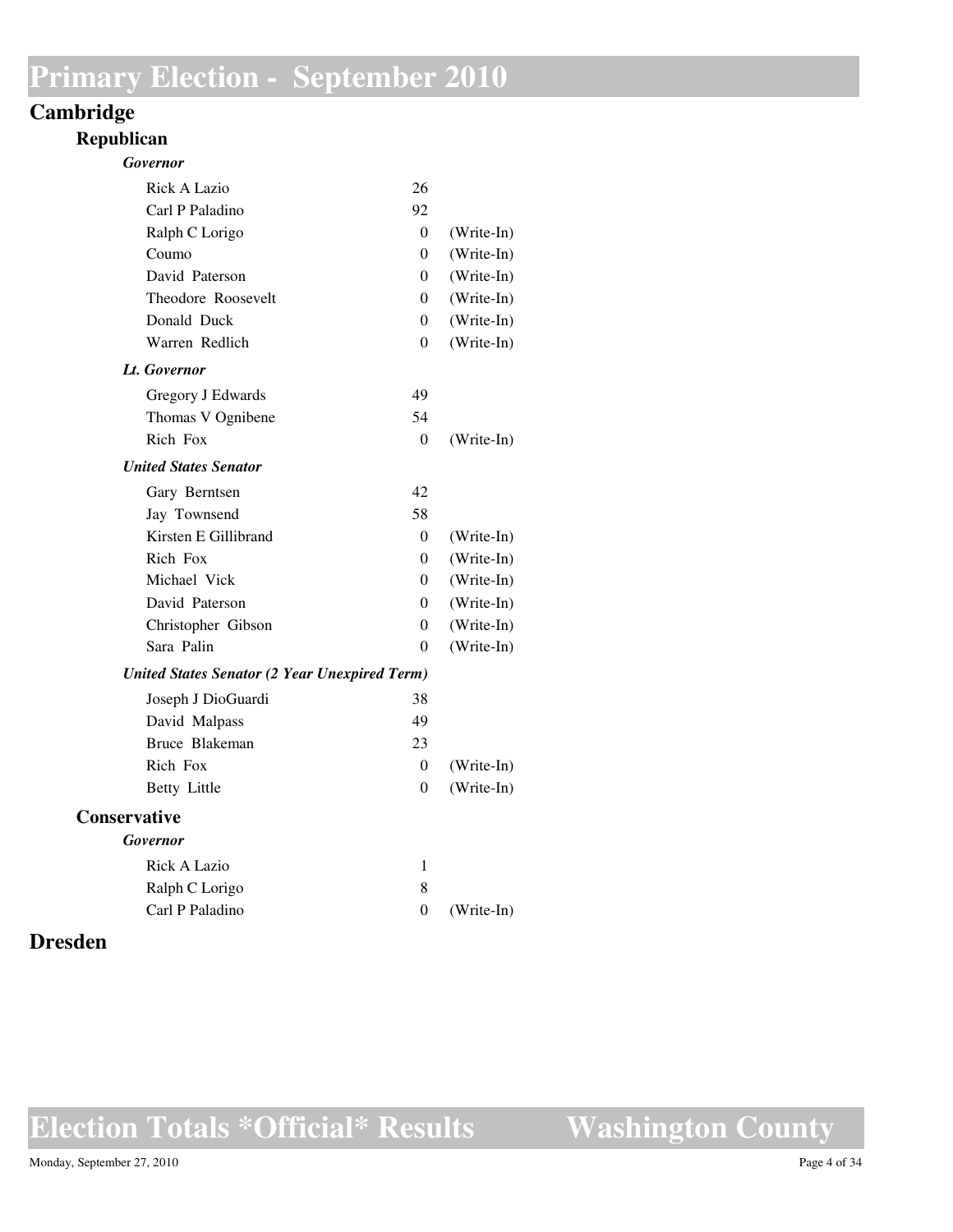## **Dresden**

#### **Democratic**

| <b>Attorney General</b>                       |          |              |
|-----------------------------------------------|----------|--------------|
| Richard L Brodsky                             |          |              |
| Eric T Schneiderman                           |          |              |
| Sean Coffey                                   |          |              |
| Eric R Dinallo                                | 0        |              |
| Kathleen M Rice                               | 8        |              |
| Rick A Lazio                                  | $\Omega$ | $(Write-In)$ |
| Coumo                                         | $\theta$ | $(Write-In)$ |
| United States Senator (2 Year Unexpired Term) |          |              |
| Kirsten E Gillibrand                          | 9        |              |
| Gail Goode                                    |          |              |
| Christopher Gibson                            | 0        | (Write-In)   |

## **Election Totals \*Official\* Results**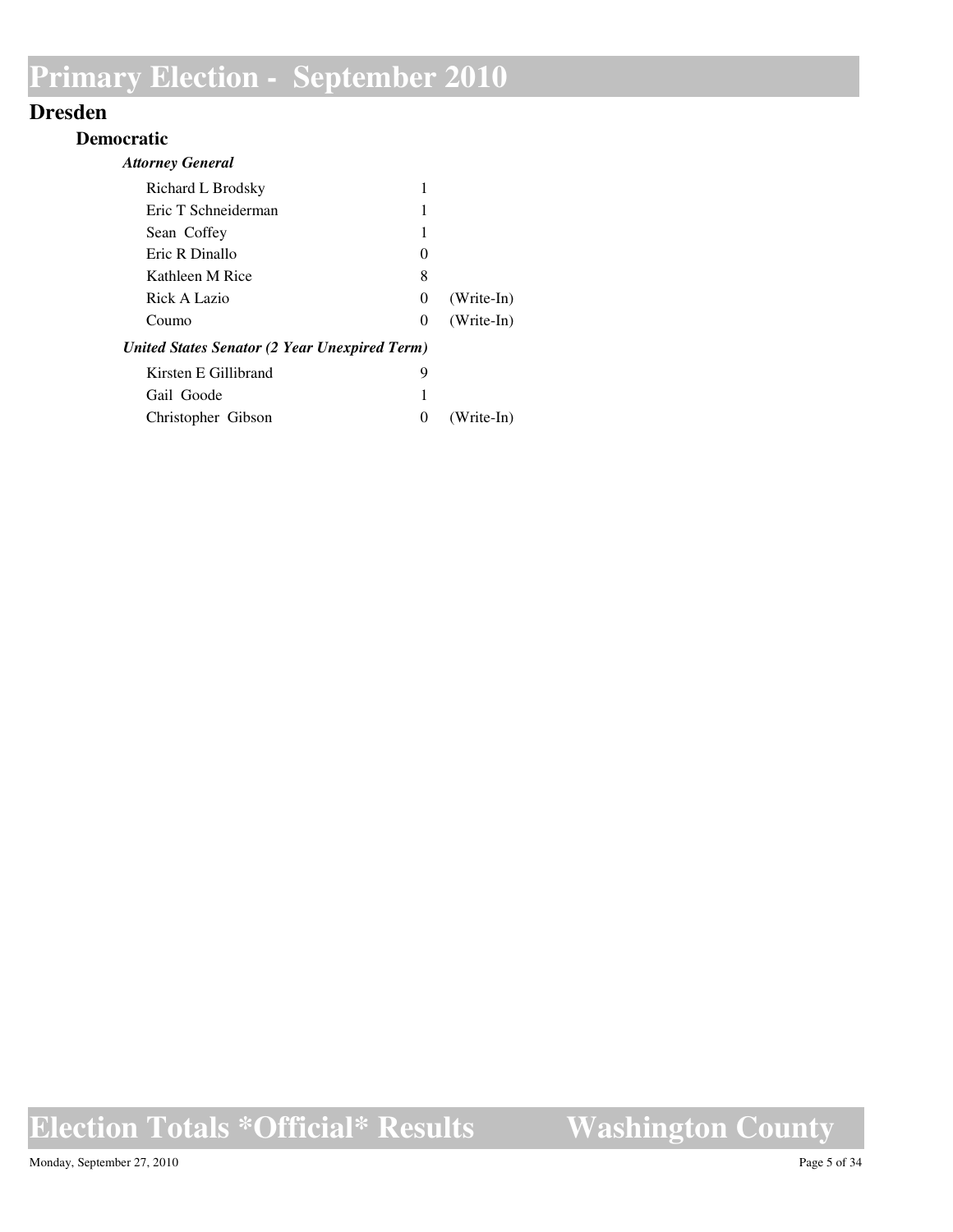### **Dresden**

#### **Republican**

| Governor                                             |                |            |
|------------------------------------------------------|----------------|------------|
| Rick A Lazio                                         | 9              |            |
| Carl P Paladino                                      | 33             |            |
| Ralph C Lorigo                                       | 0              | (Write-In) |
| Coumo                                                | 1              | (Write-In) |
| David Paterson                                       | 0              | (Write-In) |
| Theodore Roosevelt                                   | $\theta$       | (Write-In) |
| Donald Duck                                          | $\overline{0}$ | (Write-In) |
| Warren Redlich                                       | $\theta$       | (Write-In) |
| Lt. Governor                                         |                |            |
| Gregory J Edwards                                    | 21             |            |
| Thomas V Ognibene                                    | 16             |            |
| Rich Fox                                             | $\theta$       | (Write-In) |
| <b>United States Senator</b>                         |                |            |
| Gary Berntsen                                        | 16             |            |
| Jay Townsend                                         | 24             |            |
| Kirsten E Gillibrand                                 | 0              | (Write-In) |
| Rich Fox                                             | $\theta$       | (Write-In) |
| Michael Vick                                         | $\theta$       | (Write-In) |
| David Paterson                                       | 0              | (Write-In) |
| Christopher Gibson                                   | $\theta$       | (Write-In) |
| Sara Palin                                           | $\Omega$       | (Write-In) |
| <b>United States Senator (2 Year Unexpired Term)</b> |                |            |
| Joseph J DioGuardi                                   | 20             |            |
| David Malpass                                        | 11             |            |
| Bruce Blakeman                                       | 11             |            |
| Rich Fox                                             | $\theta$       | (Write-In) |
| Betty Little                                         | $\theta$       | (Write-In) |
| Conservative                                         |                |            |
| Governor                                             |                |            |
| <b>Rick A Lazio</b>                                  | 0              |            |
| Ralph C Lorigo                                       | 1              |            |
| Carl P Paladino                                      | $\theta$       | (Write-In) |

### **Easton**

**Election Totals \*Official\* Results**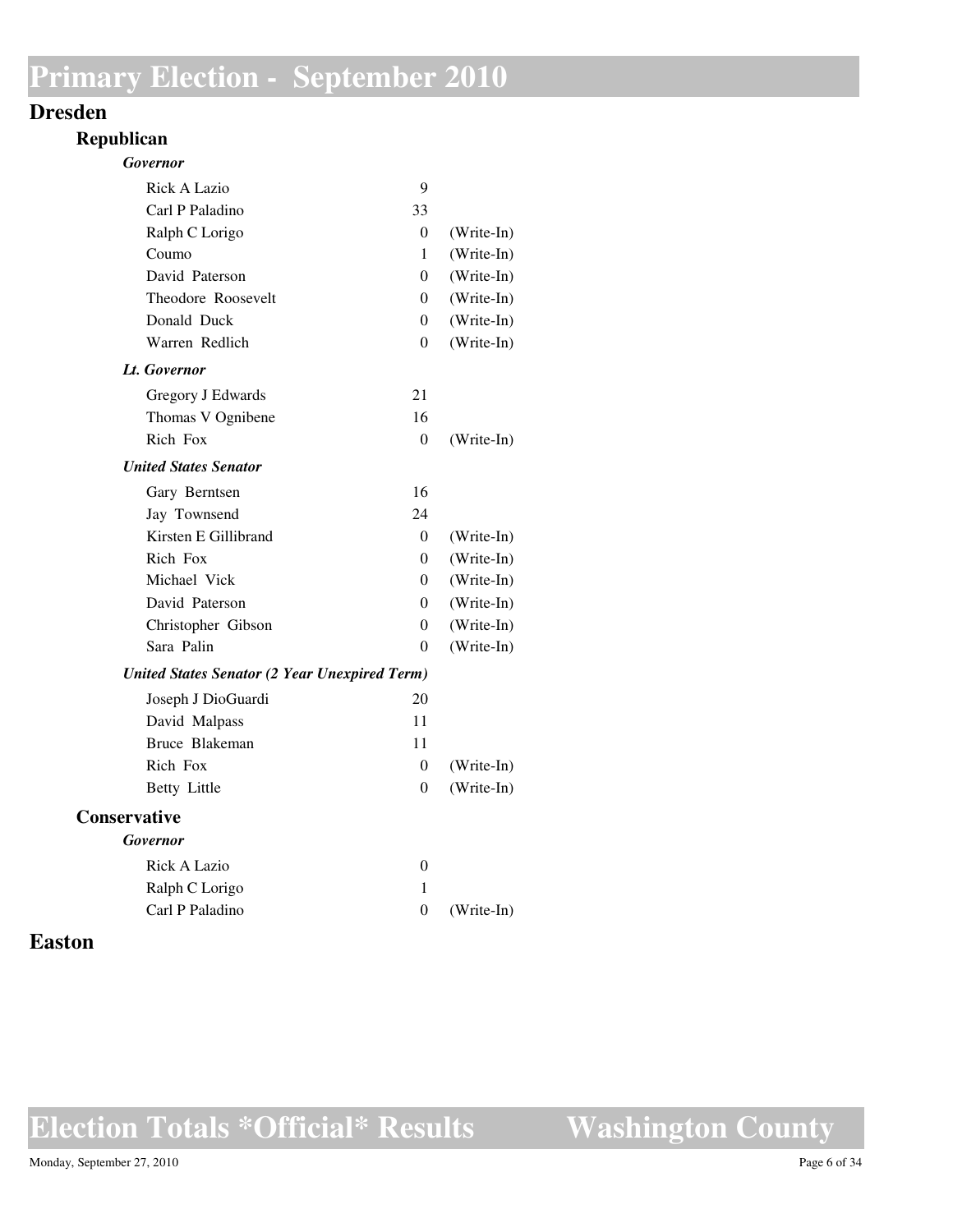### **Easton**

#### **Democratic**

| <b>Attorney General</b>                       |          |              |
|-----------------------------------------------|----------|--------------|
| Richard L Brodsky                             | 5        |              |
| Eric T Schneiderman                           | 11       |              |
| Sean Coffey                                   | 7        |              |
| Eric R Dinallo                                |          |              |
| Kathleen M Rice                               | 22       |              |
| Rick A Lazio                                  | $\theta$ | $(Write-In)$ |
| Coumo                                         | 0        | $(Write-In)$ |
| United States Senator (2 Year Unexpired Term) |          |              |
| Kirsten E Gillibrand                          | 42       |              |
| Gail Goode                                    | 4        |              |
| Christopher Gibson                            | 0        | $(Write-In)$ |

## **Election Totals \*Official\* Results**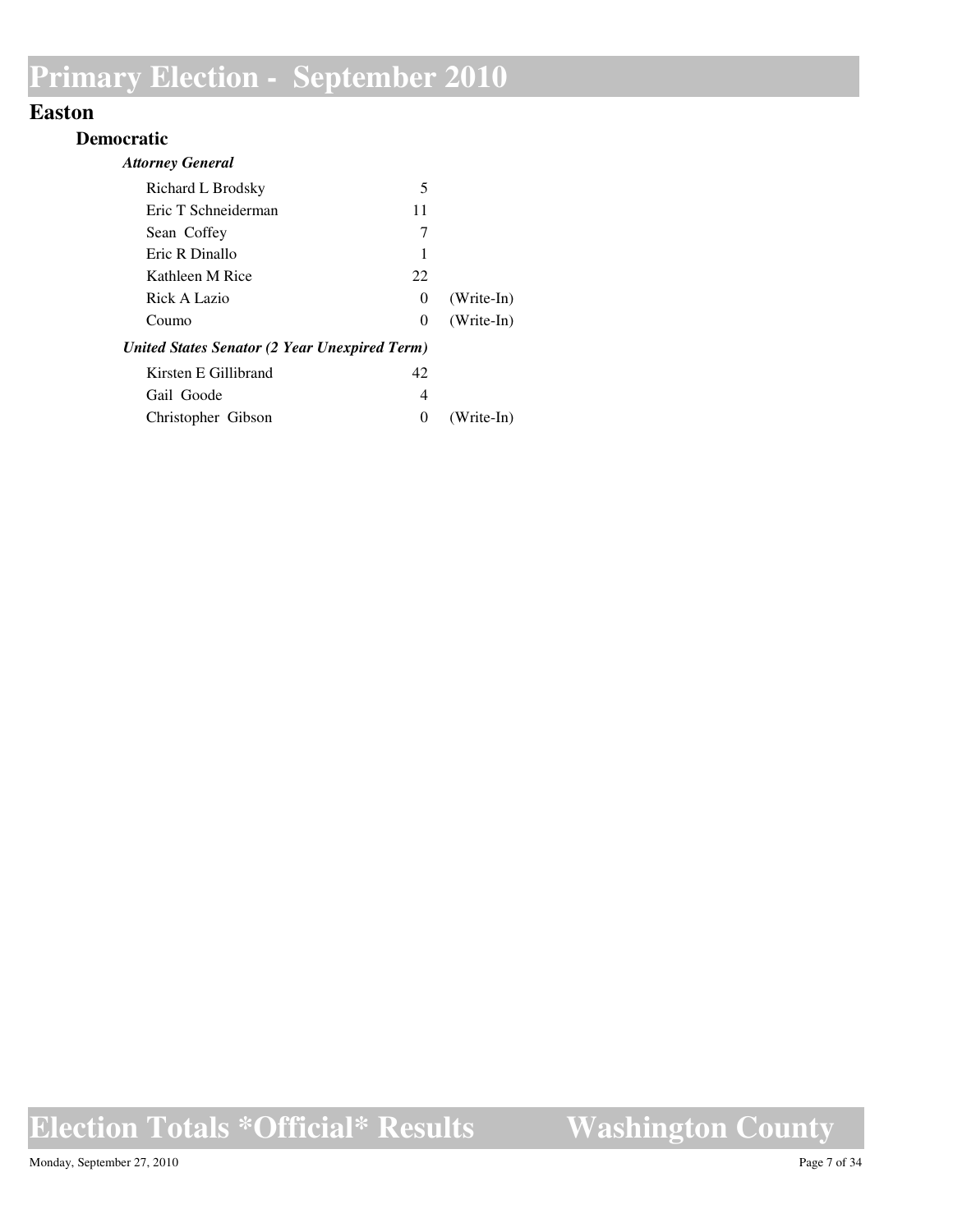#### **Easton**

#### **Republican**

| <b>Governor</b>                                      |                  |            |
|------------------------------------------------------|------------------|------------|
| Rick A Lazio                                         | 49               |            |
| Carl P Paladino                                      | 158              |            |
| Ralph C Lorigo                                       | 0                | (Write-In) |
| Coumo                                                | 0                | (Write-In) |
| David Paterson                                       | 0                | (Write-In) |
| Theodore Roosevelt                                   | $\theta$         | (Write-In) |
| Donald Duck                                          | $\overline{0}$   | (Write-In) |
| Warren Redlich                                       | 0                | (Write-In) |
| Lt. Governor                                         |                  |            |
| Gregory J Edwards                                    | 79               |            |
| Thomas V Ognibene                                    | 103              |            |
| Rich Fox                                             | 0                | (Write-In) |
| <b>United States Senator</b>                         |                  |            |
| Gary Berntsen                                        | 71               |            |
| Jay Townsend                                         | 114              |            |
| Kirsten E Gillibrand                                 | 0                | (Write-In) |
| Rich Fox                                             | 0                | (Write-In) |
| Michael Vick                                         | 1                | (Write-In) |
| David Paterson                                       | 1                | (Write-In) |
| Christopher Gibson                                   | 0                | (Write-In) |
| Sara Palin                                           | $\Omega$         | (Write-In) |
| <b>United States Senator (2 Year Unexpired Term)</b> |                  |            |
| Joseph J DioGuardi                                   | 67               |            |
| David Malpass                                        | 91               |            |
| Bruce Blakeman                                       | 37               |            |
| Rich Fox                                             | $\theta$         | (Write-In) |
| Betty Little                                         | 1                | (Write-In) |
| <b>Conservative</b>                                  |                  |            |
| Governor                                             |                  |            |
| Rick A Lazio                                         | 1                |            |
| Ralph C Lorigo                                       | 1                |            |
| Carl P Paladino                                      | $\boldsymbol{0}$ | (Write-In) |

### **Fort Ann**

**Election Totals \*Official\* Results**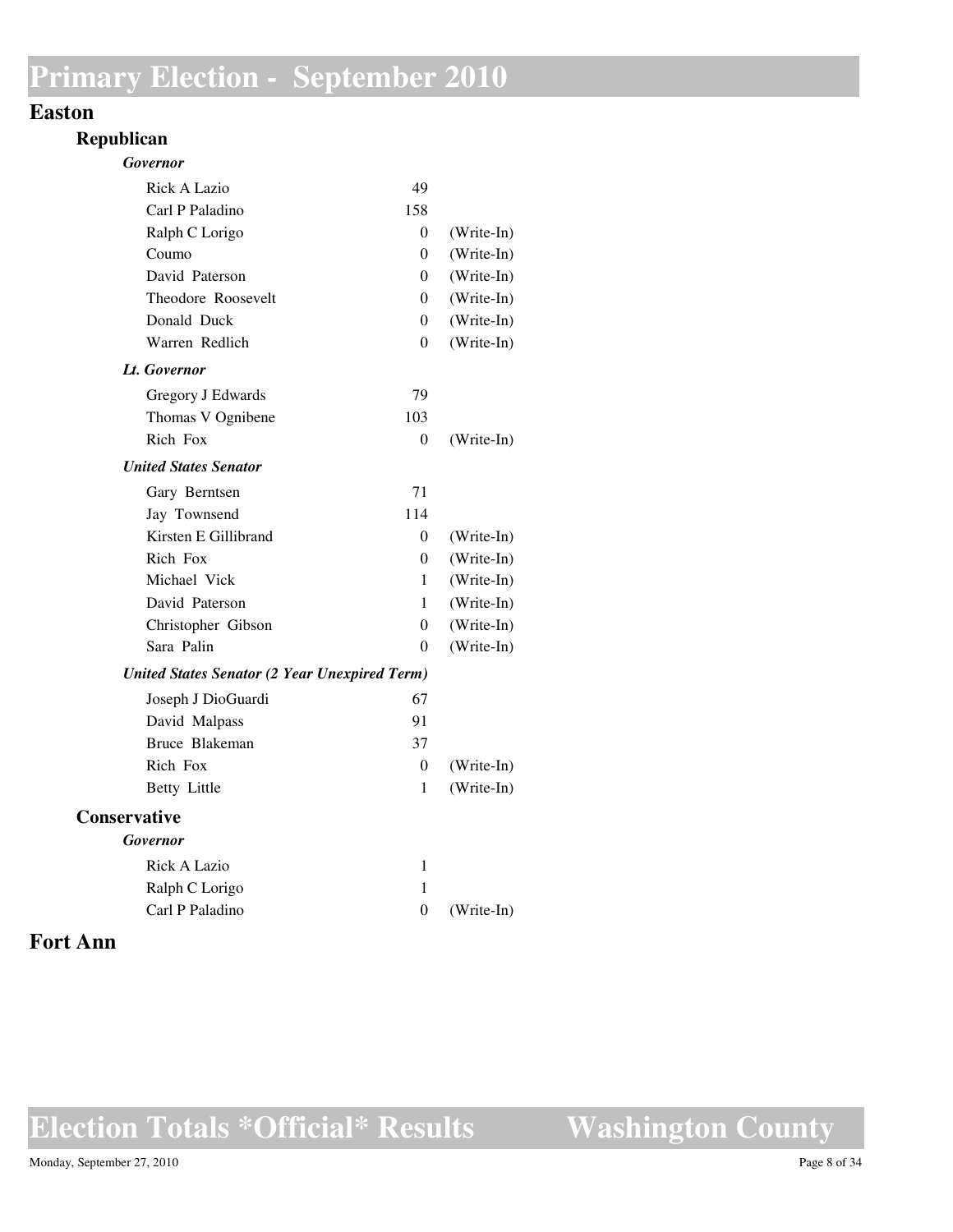### **Fort Ann**

#### **Democratic**

| <b>Attorney General</b>                       |          |              |
|-----------------------------------------------|----------|--------------|
| Richard L Brodsky                             | 4        |              |
| Eric T Schneiderman                           | 9        |              |
| Sean Coffey                                   | 12       |              |
| Eric R Dinallo                                | 1        |              |
| Kathleen M Rice                               | 23       |              |
| Rick A Lazio                                  | $\theta$ | $(Write-In)$ |
| Coumo                                         | 0        | $(Write-In)$ |
| United States Senator (2 Year Unexpired Term) |          |              |
| Kirsten E Gillibrand                          | 41       |              |
| Gail Goode                                    | 9        |              |
| Christopher Gibson                            | $\theta$ | $(Write-In)$ |

## **Election Totals \*Official\* Results**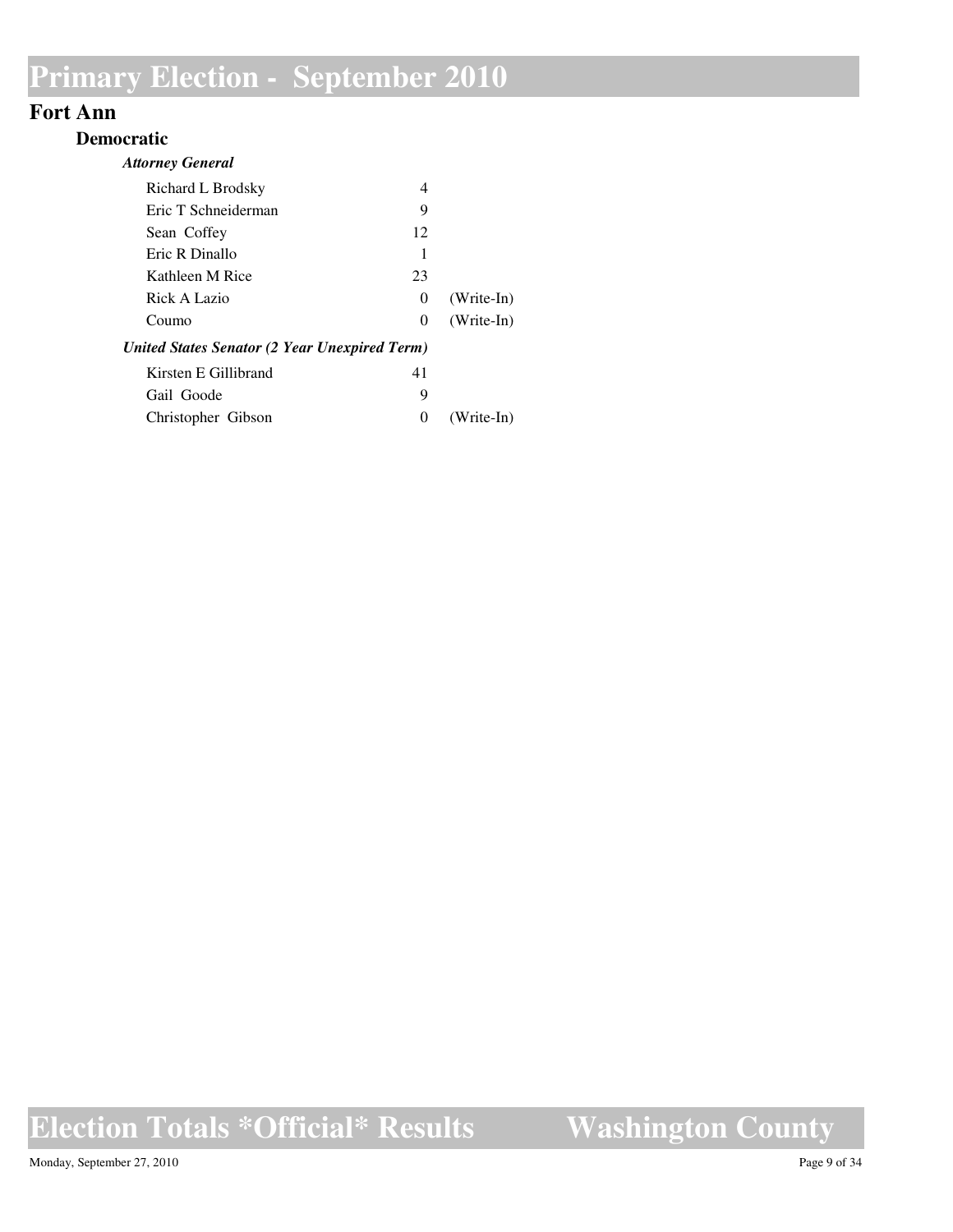### **Fort Ann**

#### **Republican**

| <b>Governor</b>                                      |                  |            |
|------------------------------------------------------|------------------|------------|
| Rick A Lazio                                         | 76               |            |
| Carl P Paladino                                      | 156              |            |
| Ralph C Lorigo                                       | 0                | (Write-In) |
| Coumo                                                | 0                | (Write-In) |
| David Paterson                                       | $\theta$         | (Write-In) |
| Theodore Roosevelt                                   | $\theta$         | (Write-In) |
| Donald Duck                                          | $\overline{0}$   | (Write-In) |
| Warren Redlich                                       | 0                | (Write-In) |
| Lt. Governor                                         |                  |            |
| Gregory J Edwards                                    | 130              |            |
| Thomas V Ognibene                                    | 90               |            |
| Rich Fox                                             | 0                | (Write-In) |
| <b>United States Senator</b>                         |                  |            |
| Gary Berntsen                                        | 89               |            |
| Jay Townsend                                         | 125              |            |
| Kirsten E Gillibrand                                 | 0                | (Write-In) |
| Rich Fox                                             | $\theta$         | (Write-In) |
| Michael Vick                                         | $\theta$         | (Write-In) |
| David Paterson                                       | 0                | (Write-In) |
| Christopher Gibson                                   | $\theta$         | (Write-In) |
| Sara Palin                                           | $\Omega$         | (Write-In) |
| <b>United States Senator (2 Year Unexpired Term)</b> |                  |            |
| Joseph J DioGuardi                                   | 115              |            |
| David Malpass                                        | 57               |            |
| Bruce Blakeman                                       | 55               |            |
| Rich Fox                                             | $\theta$         | (Write-In) |
| Betty Little                                         | $\theta$         | (Write-In) |
| Conservative                                         |                  |            |
| Governor                                             |                  |            |
| <b>Rick A Lazio</b>                                  | 1                |            |
| Ralph C Lorigo                                       | $\boldsymbol{0}$ |            |
| Carl P Paladino                                      | 1                | (Write-In) |

### **Fort Edward**

**Election Totals \*Official\* Results**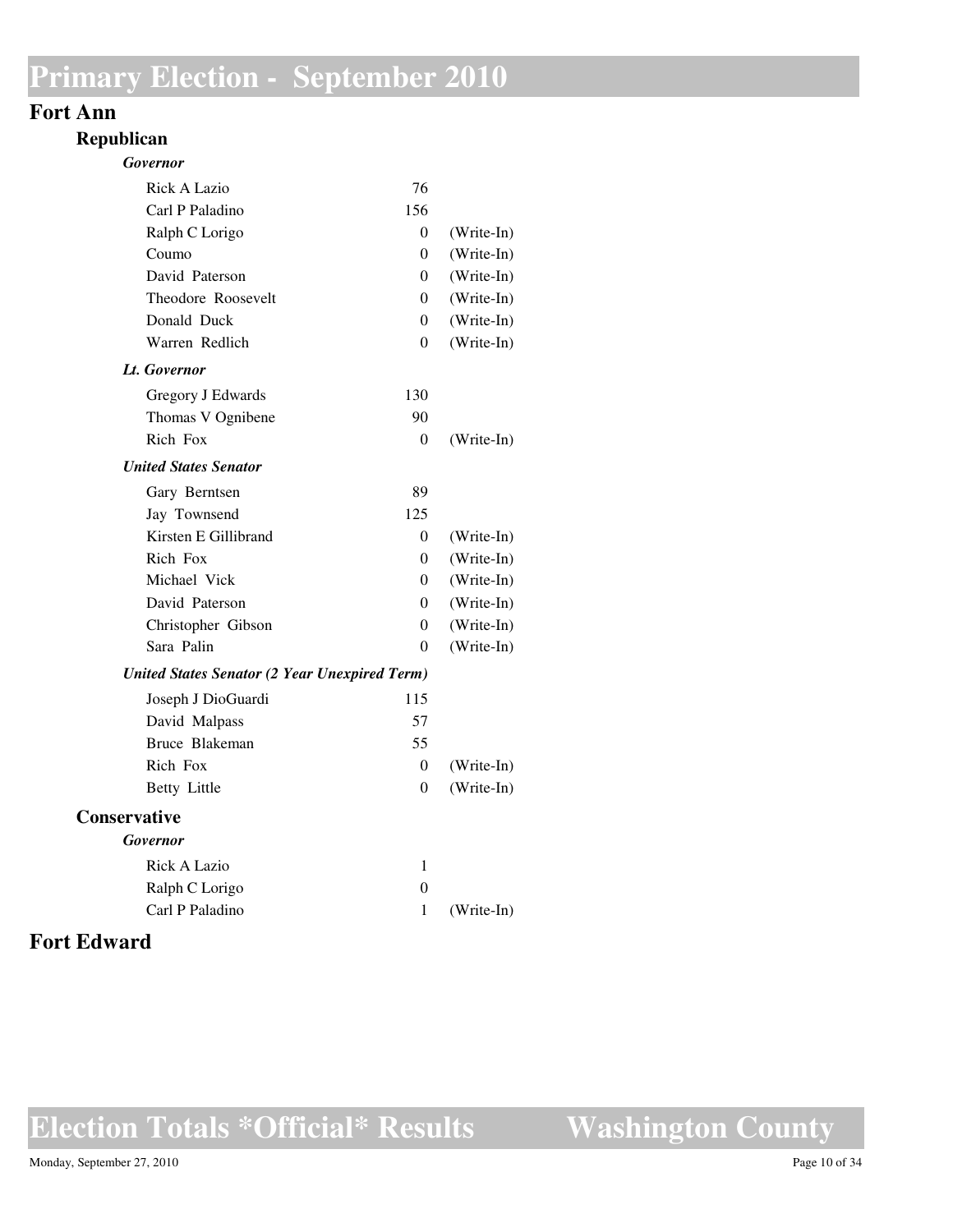## **Fort Edward**

#### **Democratic**

| <b>Attorney General</b>                              |          |              |
|------------------------------------------------------|----------|--------------|
| Richard L Brodsky                                    | 11       |              |
| Eric T Schneiderman                                  | 7        |              |
| Sean Coffey                                          | 35       |              |
| Eric R Dinallo                                       | 4        |              |
| Kathleen M Rice                                      | 60       |              |
| Rick A Lazio                                         | 1        | $(Write-In)$ |
| Coumo                                                | $\theta$ | $(Write-In)$ |
| <b>United States Senator (2 Year Unexpired Term)</b> |          |              |
| Kirsten E Gillibrand                                 | 103      |              |
| Gail Goode                                           | 13       |              |
| Christopher Gibson                                   | 2        | $(Write-In)$ |

# **Election Totals \*Official\* Results**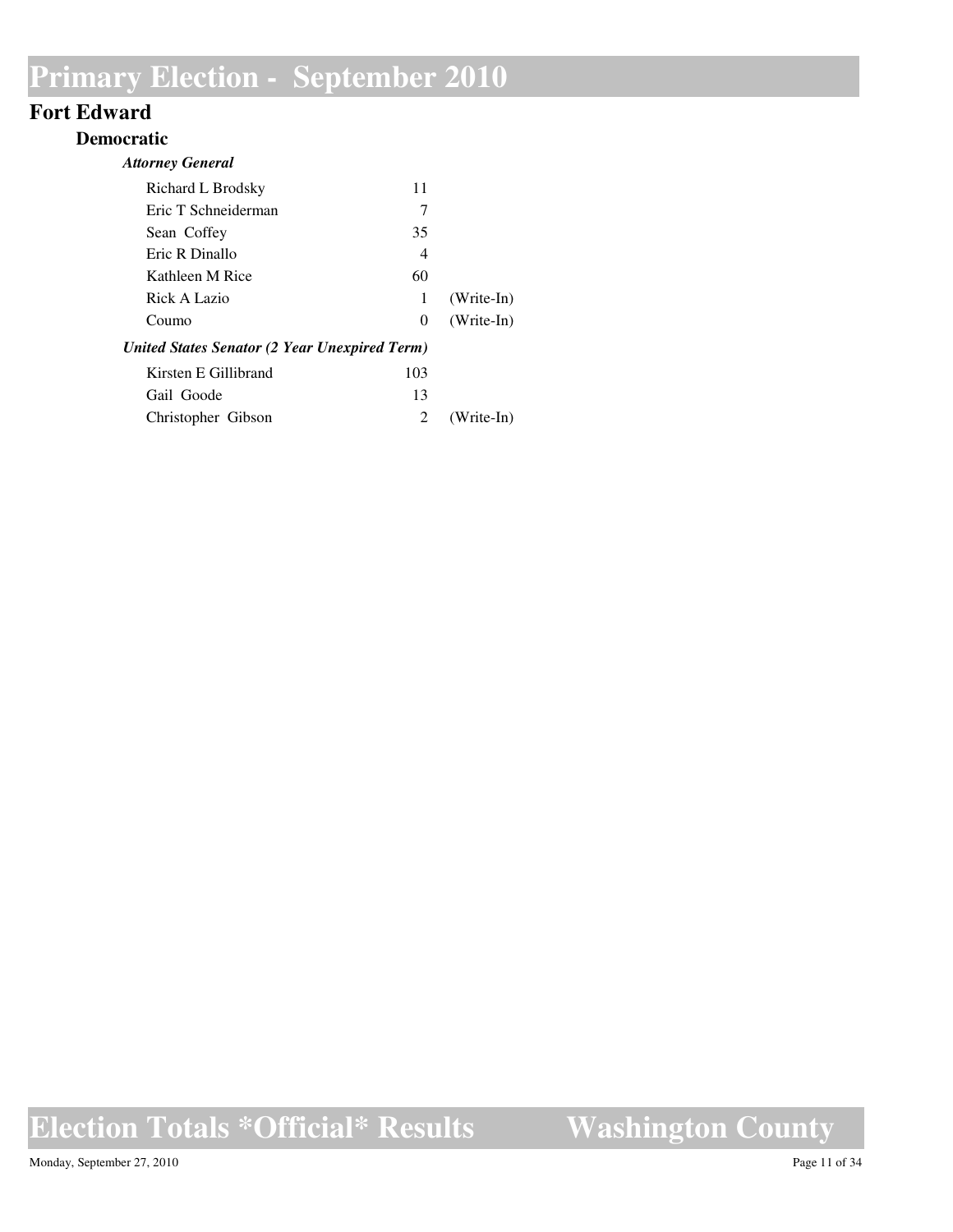### **Fort Edward**

#### **Republican**

| <b>Governor</b>                                      |                  |            |
|------------------------------------------------------|------------------|------------|
| <b>Rick A Lazio</b>                                  | 71               |            |
| Carl P Paladino                                      | 121              |            |
| Ralph C Lorigo                                       | 1                | (Write-In) |
| Coumo                                                | $\boldsymbol{0}$ | (Write-In) |
| David Paterson                                       | 0                | (Write-In) |
| Theodore Roosevelt                                   | 0                | (Write-In) |
| Donald Duck                                          | 0                | (Write-In) |
| Warren Redlich                                       | 0                | (Write-In) |
| Lt. Governor                                         |                  |            |
| Gregory J Edwards                                    | 91               |            |
| Thomas V Ognibene                                    | 77               |            |
| Rich Fox                                             | 0                | (Write-In) |
| <b>United States Senator</b>                         |                  |            |
| Gary Berntsen                                        | 82               |            |
| Jay Townsend                                         | 92               |            |
| Kirsten E Gillibrand                                 | 0                | (Write-In) |
| Rich Fox                                             | 0                | (Write-In) |
| Michael Vick                                         | 0                | (Write-In) |
| David Paterson                                       | 0                | (Write-In) |
| Christopher Gibson                                   | 0                | (Write-In) |
| Sara Palin                                           | 0                | (Write-In) |
| <b>United States Senator (2 Year Unexpired Term)</b> |                  |            |
| Joseph J DioGuardi                                   | 99               |            |
| David Malpass                                        | 42               |            |
| Bruce Blakeman                                       | 36               |            |
| Rich Fox                                             | 0                | (Write-In) |
| <b>Betty Little</b>                                  | $\overline{0}$   | (Write-In) |
| <b>Conservative</b>                                  |                  |            |
| <b>Governor</b>                                      |                  |            |
| <b>Rick A Lazio</b>                                  | 5                |            |
| Ralph C Lorigo                                       | 5                |            |
| Carl P Paladino                                      | $\overline{0}$   | (Write-In) |

## **Granville**

**Election Totals \*Official\* Results**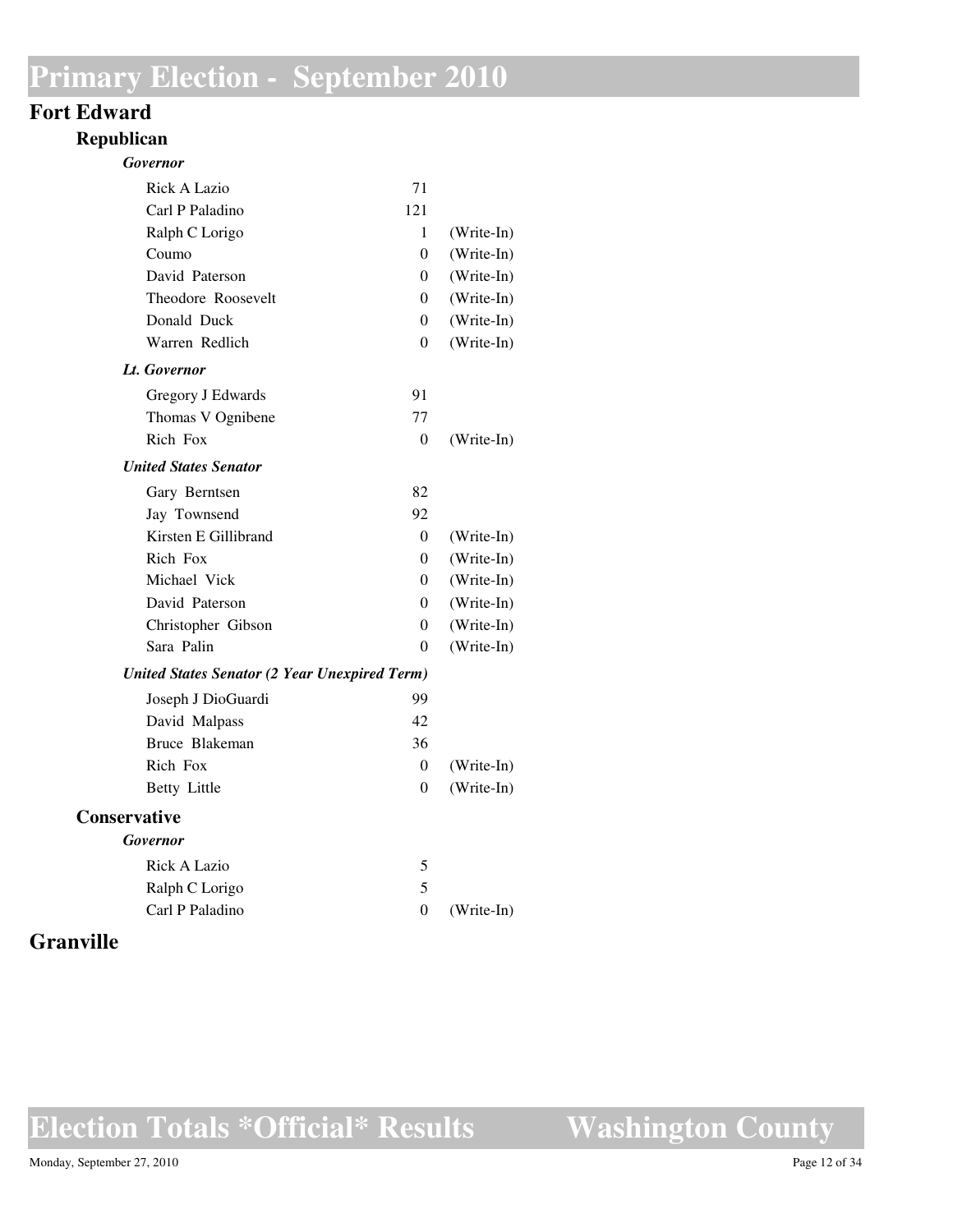## **Granville**

#### **Democratic**

| <b>Attorney General</b>                       |                             |              |
|-----------------------------------------------|-----------------------------|--------------|
| Richard L Brodsky                             | 12                          |              |
| Eric T Schneiderman                           | 13                          |              |
| Sean Coffey                                   | 18                          |              |
| Eric R Dinallo                                | $\mathcal{D}_{\mathcal{L}}$ |              |
| Kathleen M Rice                               | 49                          |              |
| Rick A Lazio                                  | $\theta$                    | $(Write-In)$ |
| Coumo                                         | $\theta$                    | $(Write-In)$ |
| United States Senator (2 Year Unexpired Term) |                             |              |
| Kirsten E Gillibrand                          | 85                          |              |
| Gail Goode                                    | 6                           |              |
| Christopher Gibson                            | $\mathcal{L}$               | (Write-In)   |

## **Election Totals \*Official\* Results**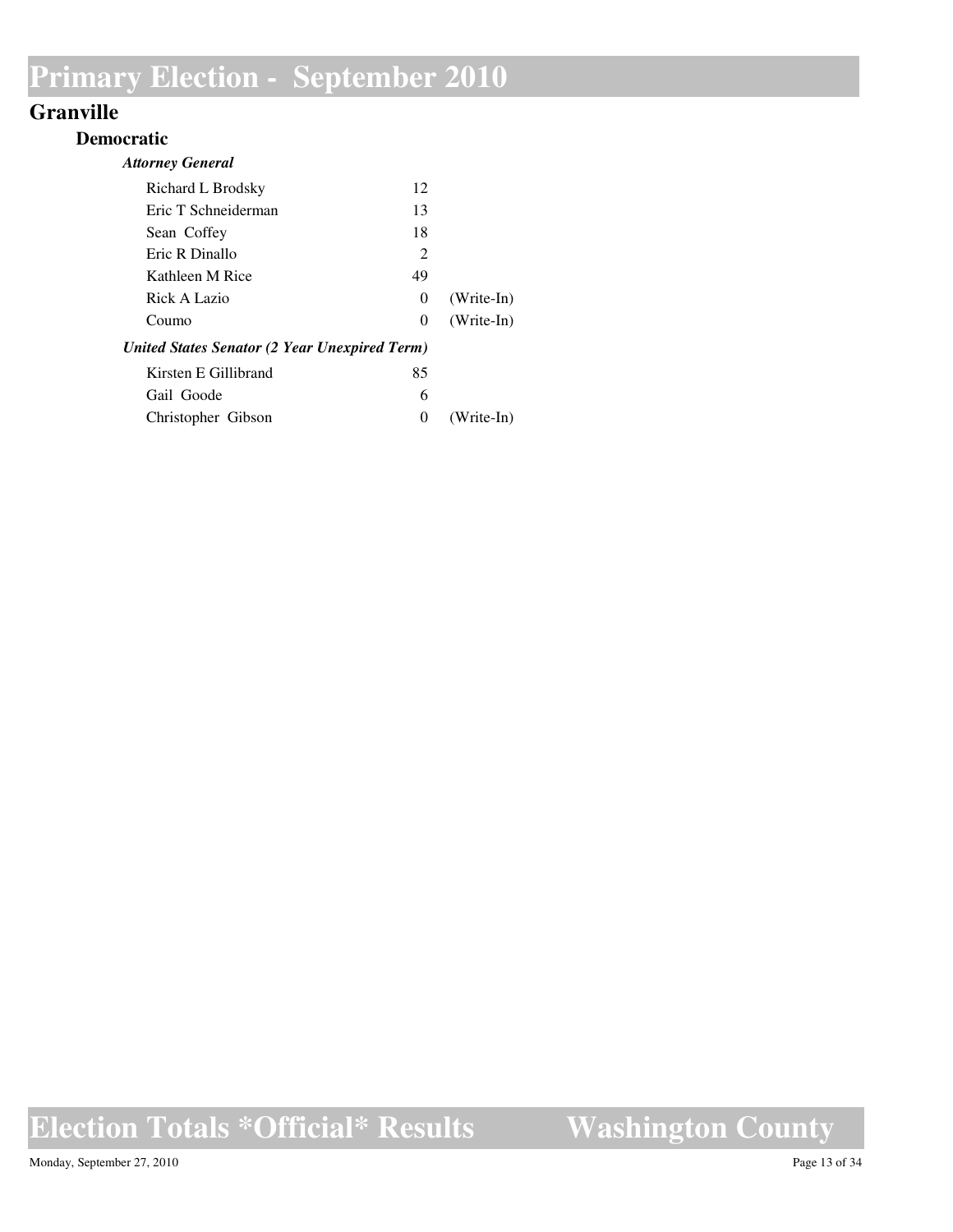### **Granville**

#### **Republican**

| <b>Governor</b>                                      |                |              |
|------------------------------------------------------|----------------|--------------|
| <b>Rick A Lazio</b>                                  | 96             |              |
| Carl P Paladino                                      | 208            |              |
| Ralph C Lorigo                                       | 0              | (Write-In)   |
| Coumo                                                | 0              | (Write-In)   |
| David Paterson                                       | 1              | (Write-In)   |
| Theodore Roosevelt                                   | 0              | (Write-In)   |
| Donald Duck                                          | $\Omega$       | (Write-In)   |
| Warren Redlich                                       | $\theta$       | (Write-In)   |
| Lt. Governor                                         |                |              |
| Gregory J Edwards                                    | 153            |              |
| Thomas V Ognibene                                    | 130            |              |
| Rich Fox                                             | 0              | (Write-In)   |
| <b>United States Senator</b>                         |                |              |
| Gary Berntsen                                        | 125            |              |
| Jay Townsend                                         | 150            |              |
| Kirsten E Gillibrand                                 | 0              | (Write-In)   |
| Rich Fox                                             | $\theta$       | (Write-In)   |
| Michael Vick                                         | 0              | (Write-In)   |
| David Paterson                                       | $\Omega$       | (Write-In)   |
| Christopher Gibson                                   | 0              | (Write-In)   |
| Sara Palin                                           | $\Omega$       | (Write-In)   |
| <b>United States Senator (2 Year Unexpired Term)</b> |                |              |
| Joseph J DioGuardi                                   | 152            |              |
| David Malpass                                        | 83             |              |
| Bruce Blakeman                                       | 62             |              |
| Rich Fox                                             | $\theta$       | (Write-In)   |
| <b>Betty Little</b>                                  | $\theta$       | (Write-In)   |
| <b>Conservative</b>                                  |                |              |
| <b>Governor</b>                                      |                |              |
| Rick A Lazio                                         | 2              |              |
| Ralph C Lorigo                                       | $\overline{2}$ |              |
| Carl P Paladino                                      | $\overline{c}$ | $(Write-In)$ |

### **Greenwich**

**Election Totals \*Official\* Results**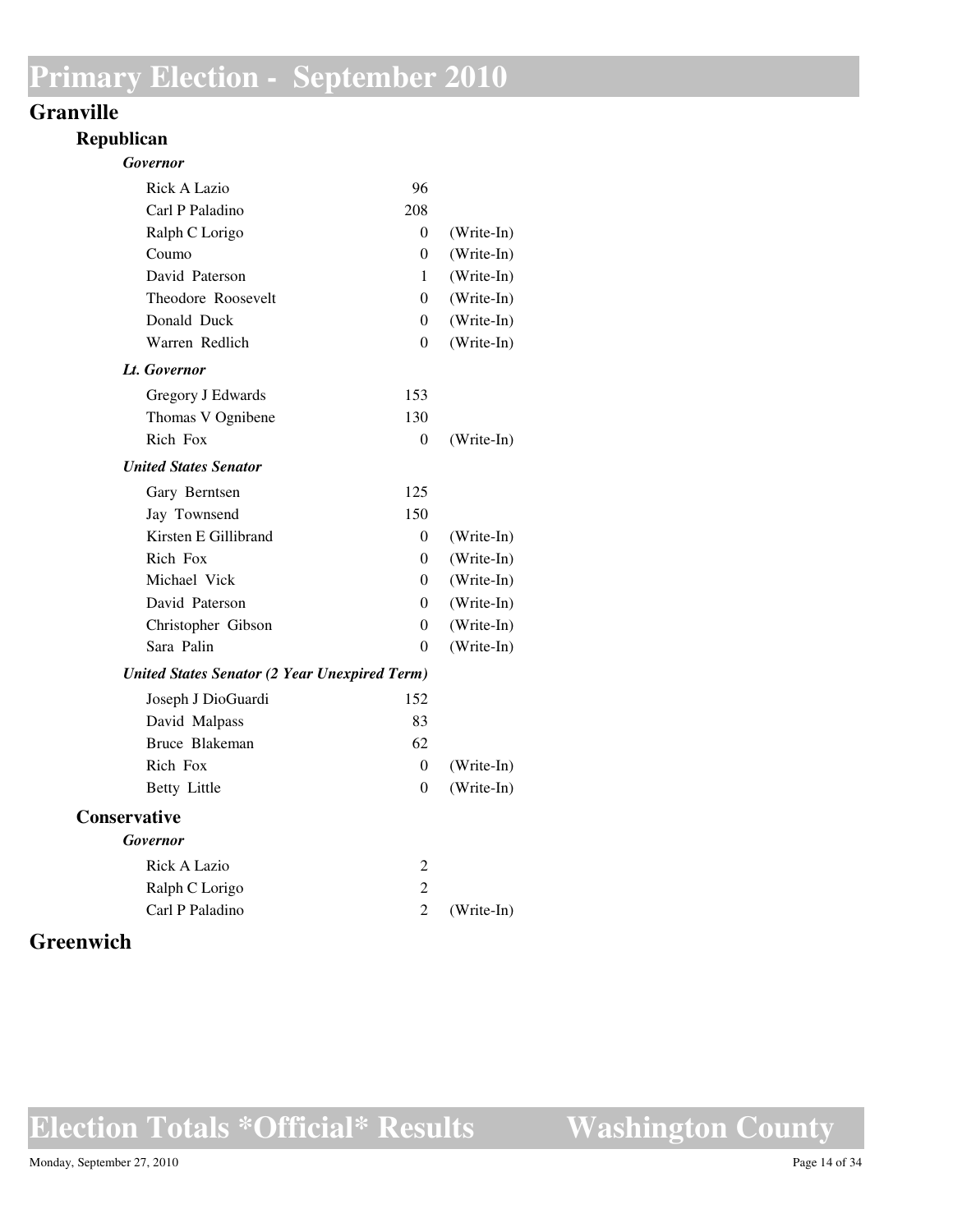## **Greenwich**

#### **Democratic**

| <b>Attorney General</b>                       |          |              |
|-----------------------------------------------|----------|--------------|
| Richard L Brodsky                             | 11       |              |
| Eric T Schneiderman                           | 18       |              |
| Sean Coffey                                   | 28       |              |
| Eric R Dinallo                                | 5        |              |
| Kathleen M Rice                               | 60       |              |
| Rick A Lazio                                  | $\Omega$ | $(Write-In)$ |
| Coumo                                         | $\Omega$ | $(Write-In)$ |
| United States Senator (2 Year Unexpired Term) |          |              |
| Kirsten E Gillibrand                          | 103      |              |
| Gail Goode                                    | 15       |              |
| Christopher Gibson                            | 0        | $(Write-In)$ |

# **Election Totals \*Official\* Results**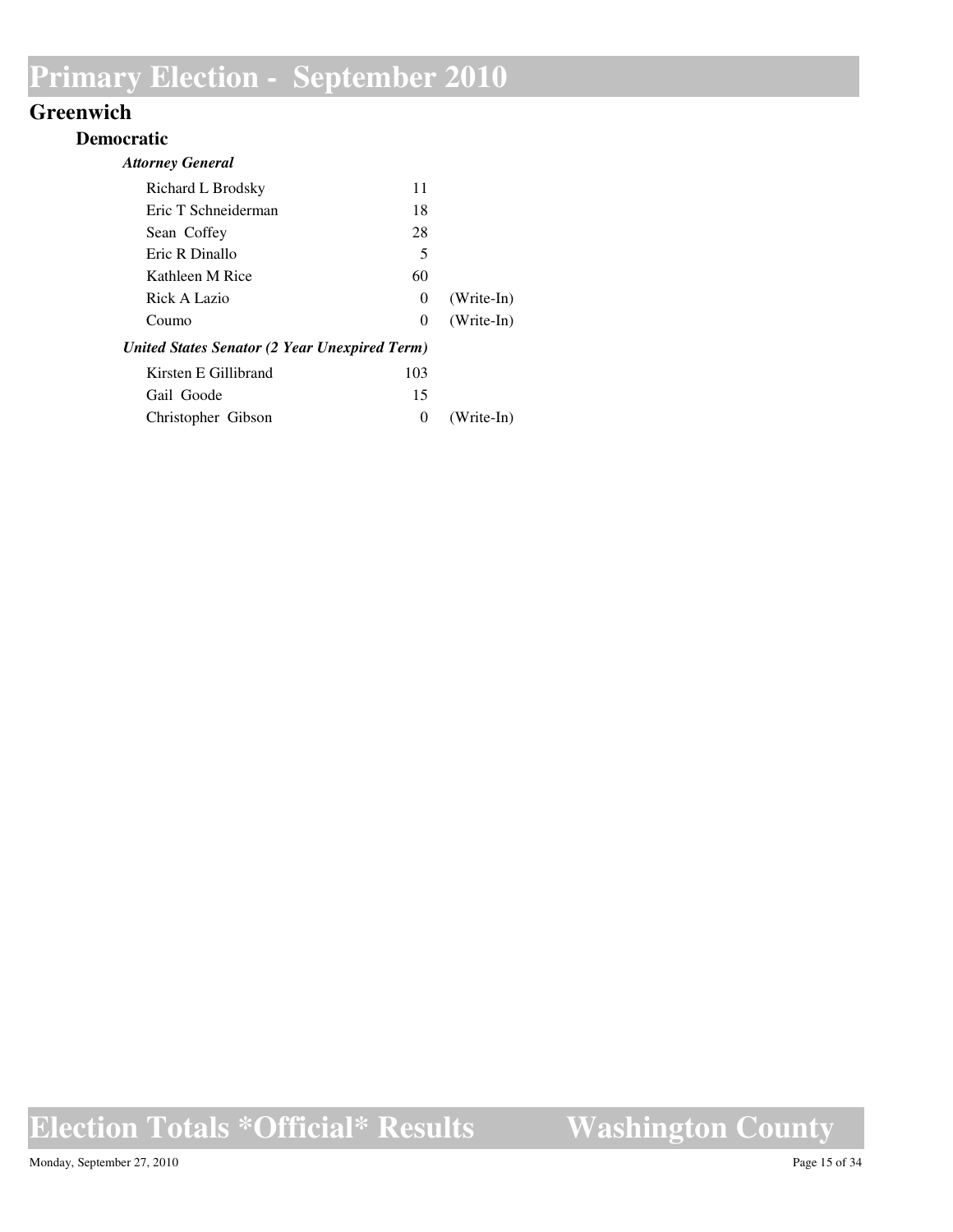### **Greenwich**

#### **Republican**

| <b>Governor</b>                                      |                |            |
|------------------------------------------------------|----------------|------------|
| <b>Rick A Lazio</b>                                  | 83             |            |
| Carl P Paladino                                      | 201            |            |
| Ralph C Lorigo                                       | 0              | (Write-In) |
| Coumo                                                | 0              | (Write-In) |
| David Paterson                                       | 0              | (Write-In) |
| Theodore Roosevelt                                   | 1              | (Write-In) |
| Donald Duck                                          | $\theta$       | (Write-In) |
| Warren Redlich                                       | $\overline{0}$ | (Write-In) |
| Lt. Governor                                         |                |            |
| Gregory J Edwards                                    | 145            |            |
| Thomas V Ognibene                                    | 115            |            |
| Rich Fox                                             | 0              | (Write-In) |
| <b>United States Senator</b>                         |                |            |
| Gary Berntsen                                        | 129            |            |
| Jay Townsend                                         | 129            |            |
| Kirsten E Gillibrand                                 | 0              | (Write-In) |
| Rich Fox                                             | $\Omega$       | (Write-In) |
| Michael Vick                                         | 0              | (Write-In) |
| David Paterson                                       | 0              | (Write-In) |
| Christopher Gibson                                   | 0              | (Write-In) |
| Sara Palin                                           | 0              | (Write-In) |
| <b>United States Senator (2 Year Unexpired Term)</b> |                |            |
| Joseph J DioGuardi                                   | 108            |            |
| David Malpass                                        | 107            |            |
| Bruce Blakeman                                       | 53             |            |
| Rich Fox                                             | $\theta$       | (Write-In) |
| <b>Betty Little</b>                                  | $\Omega$       | (Write-In) |
| <b>Conservative</b>                                  |                |            |
| Governor                                             |                |            |
| Rick A Lazio                                         | 2              |            |
| Ralph C Lorigo                                       | 3              |            |
| Carl P Paladino                                      | $\theta$       | (Write-In) |

## **Hampton**

**Election Totals \*Official\* Results**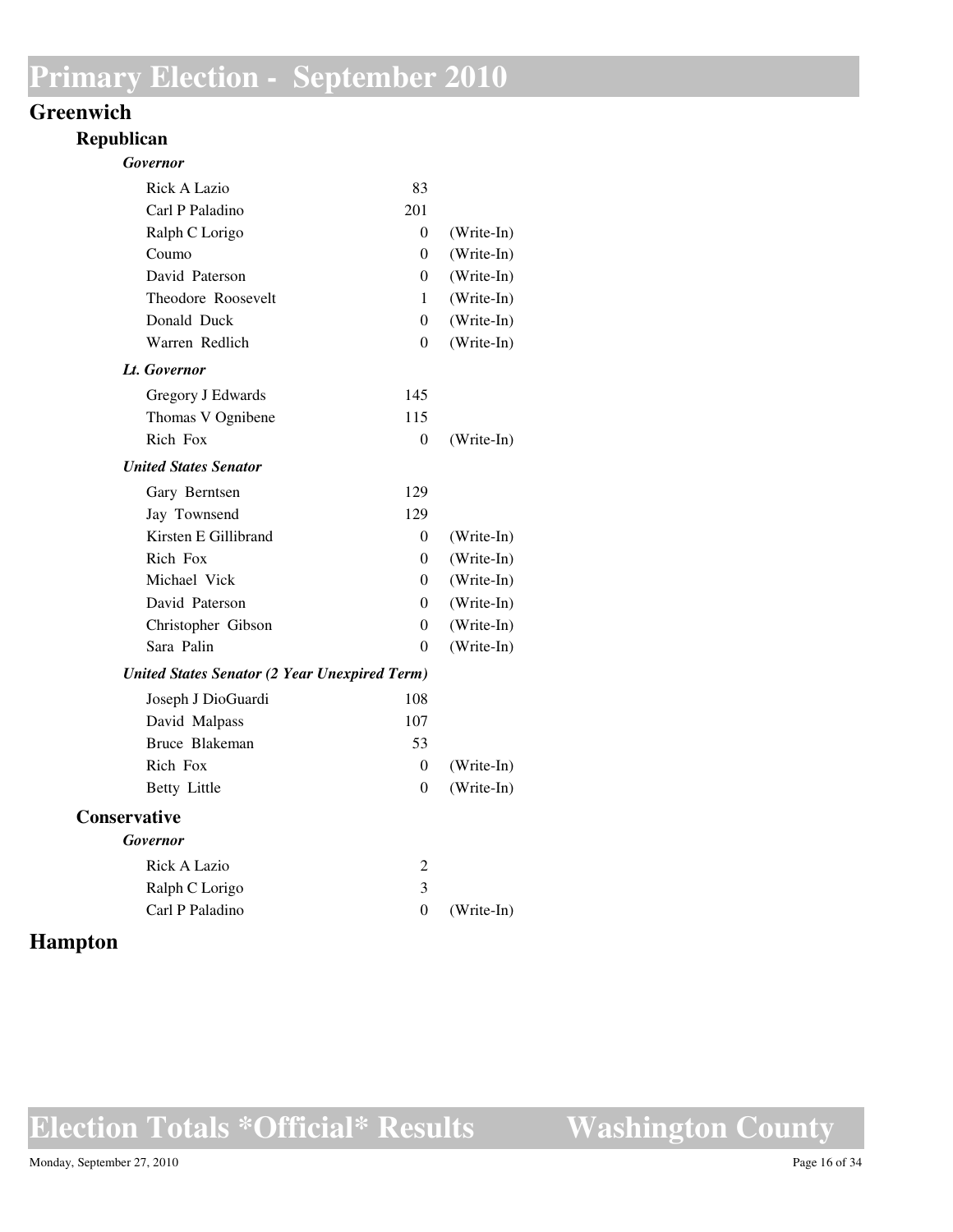### **Hampton**

#### **Democratic**

| <b>Attorney General</b>                       |                             |              |
|-----------------------------------------------|-----------------------------|--------------|
| Richard L Brodsky                             | $\mathcal{D}_{\mathcal{L}}$ |              |
| Eric T Schneiderman                           | $\Omega$                    |              |
| Sean Coffey                                   | 1                           |              |
| Eric R Dinallo                                | $\theta$                    |              |
| Kathleen M Rice                               | 9                           |              |
| Rick A Lazio                                  | $\theta$                    | $(Write-In)$ |
| Coumo                                         | $\theta$                    | $(Write-In)$ |
| United States Senator (2 Year Unexpired Term) |                             |              |
| Kirsten E Gillibrand                          | 12                          |              |
| Gail Goode                                    | $\Omega$                    |              |
| Christopher Gibson                            | 0                           | (Write-In)   |

## **Election Totals \*Official\* Results**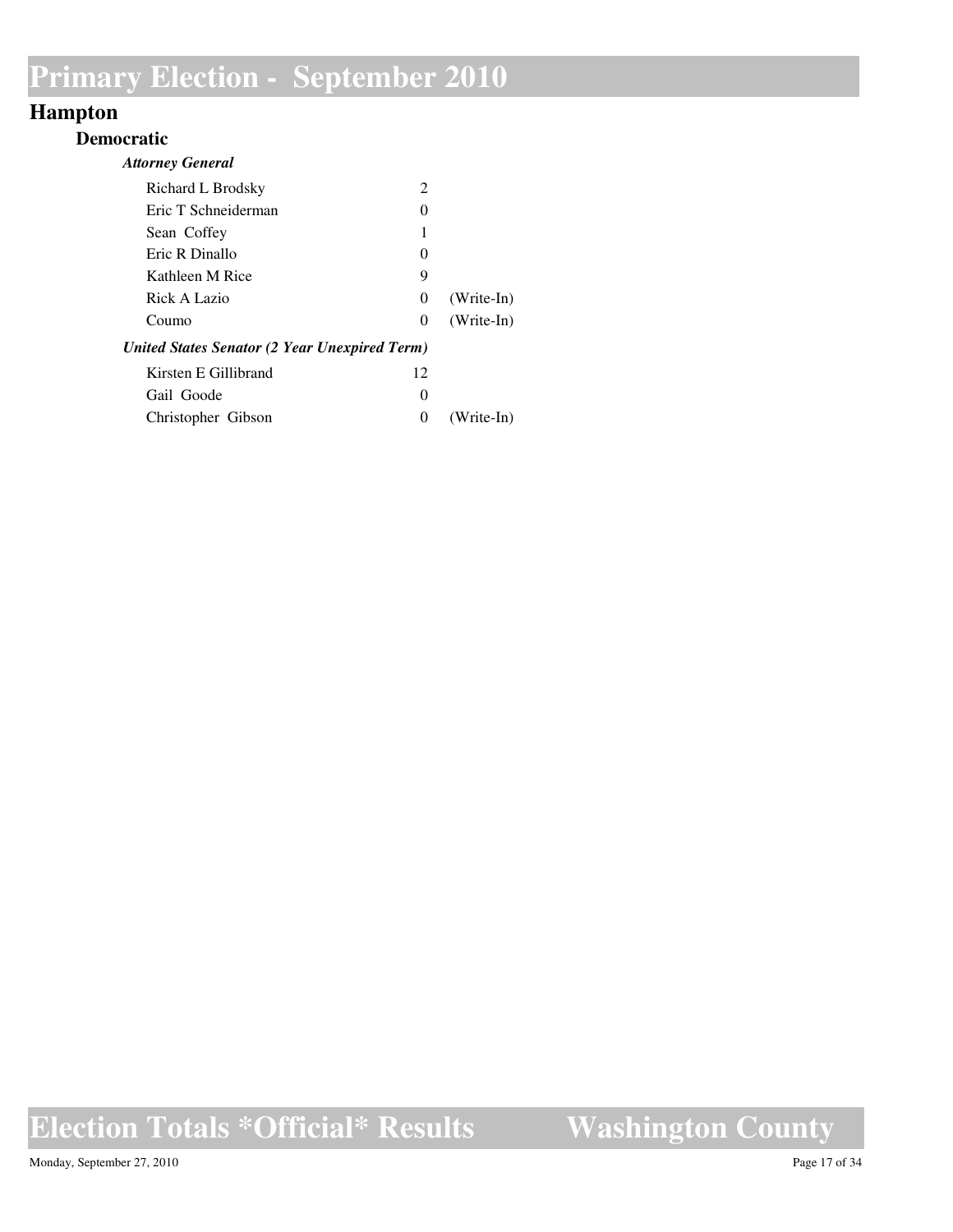## **Hampton**

#### **Republican**

| <b>Governor</b>                                      |                |            |
|------------------------------------------------------|----------------|------------|
| <b>Rick A Lazio</b>                                  | 19             |            |
| Carl P Paladino                                      | 39             |            |
| Ralph C Lorigo                                       | 0              | (Write-In) |
| Coumo                                                | $\theta$       | (Write-In) |
| David Paterson                                       | 0              | (Write-In) |
| Theodore Roosevelt                                   | 0              | (Write-In) |
| Donald Duck                                          | $\theta$       | (Write-In) |
| Warren Redlich                                       | $\overline{0}$ | (Write-In) |
| Lt. Governor                                         |                |            |
| Gregory J Edwards                                    | 30             |            |
| Thomas V Ognibene                                    | 23             |            |
| Rich Fox                                             | 1              | (Write-In) |
| <b>United States Senator</b>                         |                |            |
| Gary Berntsen                                        | 20             |            |
| Jay Townsend                                         | 33             |            |
| Kirsten E Gillibrand                                 | $\theta$       | (Write-In) |
| Rich Fox                                             | 1              | (Write-In) |
| Michael Vick                                         | $\overline{0}$ | (Write-In) |
| David Paterson                                       | 0              | (Write-In) |
| Christopher Gibson                                   | 0              | (Write-In) |
| Sara Palin                                           | 0              | (Write-In) |
| <b>United States Senator (2 Year Unexpired Term)</b> |                |            |
| Joseph J DioGuardi                                   | 28             |            |
| David Malpass                                        | 22             |            |
| Bruce Blakeman                                       | 5              |            |
| Rich Fox                                             | 1              | (Write-In) |
| <b>Betty Little</b>                                  | $\overline{0}$ | (Write-In) |
| <b>Conservative</b>                                  |                |            |
| <b>Governor</b>                                      |                |            |
| <b>Rick A Lazio</b>                                  | $\theta$       |            |
| Ralph C Lorigo                                       | 0              |            |
| Carl P Paladino                                      | $\overline{0}$ | (Write-In) |

## **Hartford**

**Election Totals \*Official\* Results**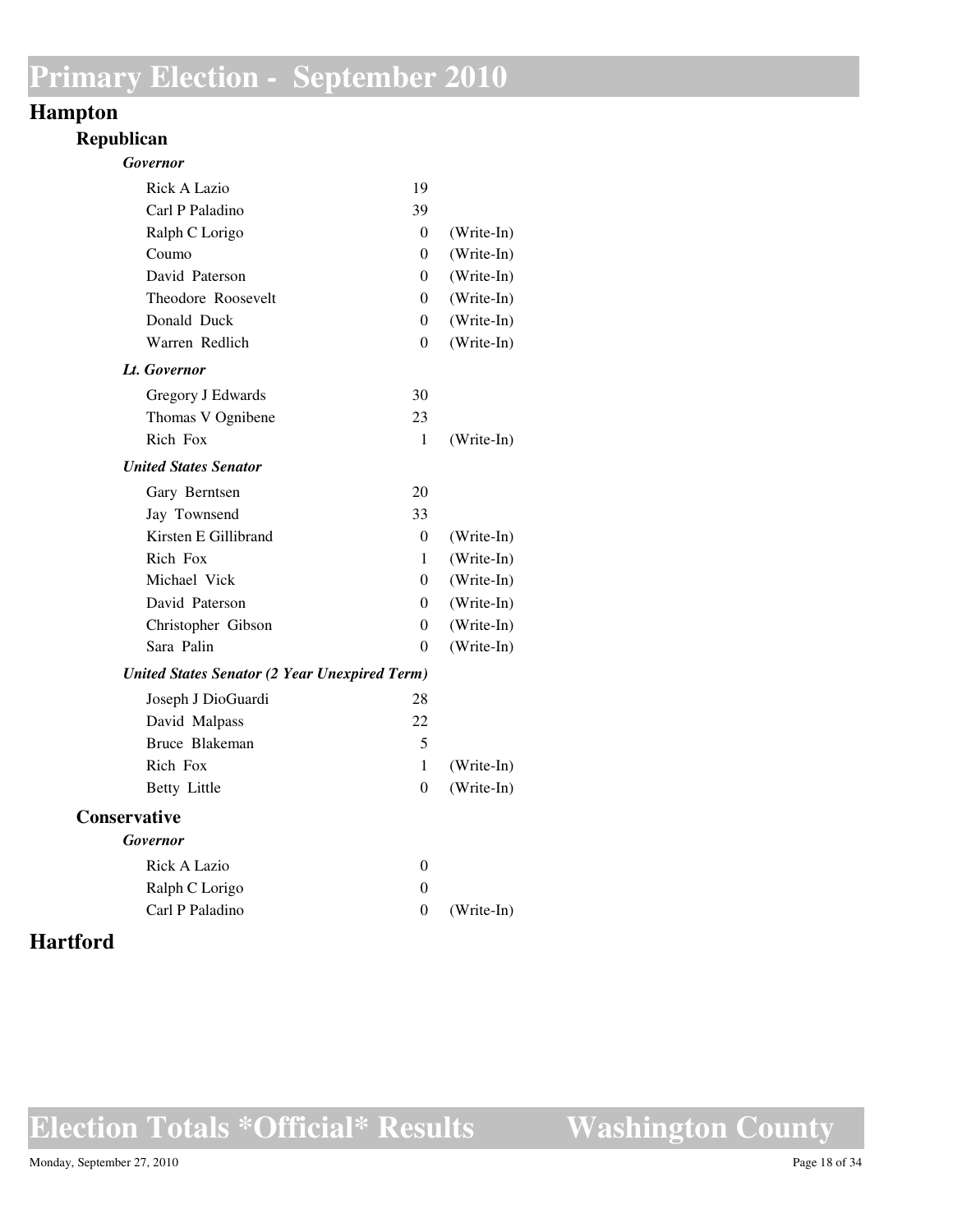## **Hartford**

#### **Democratic**

| <b>Attorney General</b>                       |                             |              |
|-----------------------------------------------|-----------------------------|--------------|
| Richard L Brodsky                             | $\mathcal{D}_{\mathcal{L}}$ |              |
| Eric T Schneiderman                           | $\mathcal{D}_{\mathcal{L}}$ |              |
| Sean Coffey                                   | 4                           |              |
| Eric R Dinallo                                | 1                           |              |
| Kathleen M Rice                               | 7                           |              |
| Rick A Lazio                                  | $\theta$                    | $(Write-In)$ |
| Coumo                                         | 0                           | $(Write-In)$ |
| United States Senator (2 Year Unexpired Term) |                             |              |
| Kirsten E Gillibrand                          | 15                          |              |
| Gail Goode                                    | 2                           |              |
| Christopher Gibson                            | $\theta$                    | $(Write-In)$ |

## **Election Totals \*Official\* Results**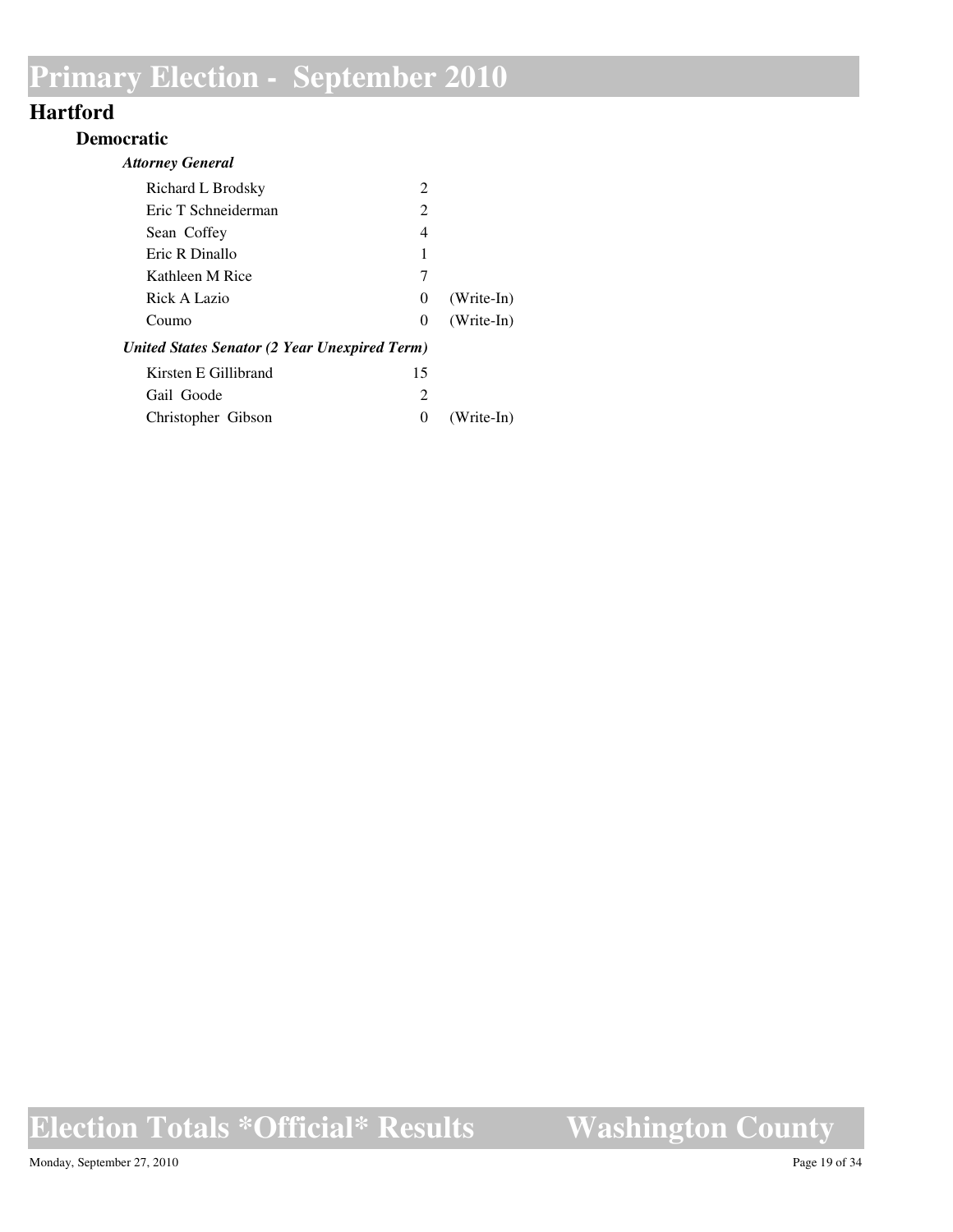### **Hartford**

#### **Republican**

| <b>Governor</b>                                      |                |            |
|------------------------------------------------------|----------------|------------|
| Rick A Lazio                                         | 59             |            |
| Carl P Paladino                                      | 84             |            |
| Ralph C Lorigo                                       | 0              | (Write-In) |
| Coumo                                                | 0              | (Write-In) |
| David Paterson                                       | 1              | (Write-In) |
| Theodore Roosevelt                                   | 0              | (Write-In) |
| Donald Duck                                          | $\overline{0}$ | (Write-In) |
| Warren Redlich                                       | $\theta$       | (Write-In) |
| Lt. Governor                                         |                |            |
| Gregory J Edwards                                    | 82             |            |
| Thomas V Ognibene                                    | 38             |            |
| Rich Fox                                             | $\Omega$       | (Write-In) |
| <b>United States Senator</b>                         |                |            |
| Gary Berntsen                                        | 49             |            |
| Jay Townsend                                         | 66             |            |
| Kirsten E Gillibrand                                 | $\Omega$       | (Write-In) |
| Rich Fox                                             | $\theta$       | (Write-In) |
| Michael Vick                                         | 0              | (Write-In) |
| David Paterson                                       | $\theta$       | (Write-In) |
| Christopher Gibson                                   | 0              | (Write-In) |
| Sara Palin                                           | $\theta$       | (Write-In) |
| <b>United States Senator (2 Year Unexpired Term)</b> |                |            |
| Joseph J DioGuardi                                   | 52             |            |
| David Malpass                                        | 49             |            |
| Bruce Blakeman                                       | 27             |            |
| Rich Fox                                             | 0              | (Write-In) |
| <b>Betty Little</b>                                  | $\theta$       | (Write-In) |
| <b>Conservative</b>                                  |                |            |
| <b>Governor</b>                                      |                |            |
| <b>Rick A Lazio</b>                                  | 4              |            |
| Ralph C Lorigo                                       | 1              |            |
| Carl P Paladino                                      | 0              | (Write-In) |

## **Hebron**

**Election Totals \*Official\* Results**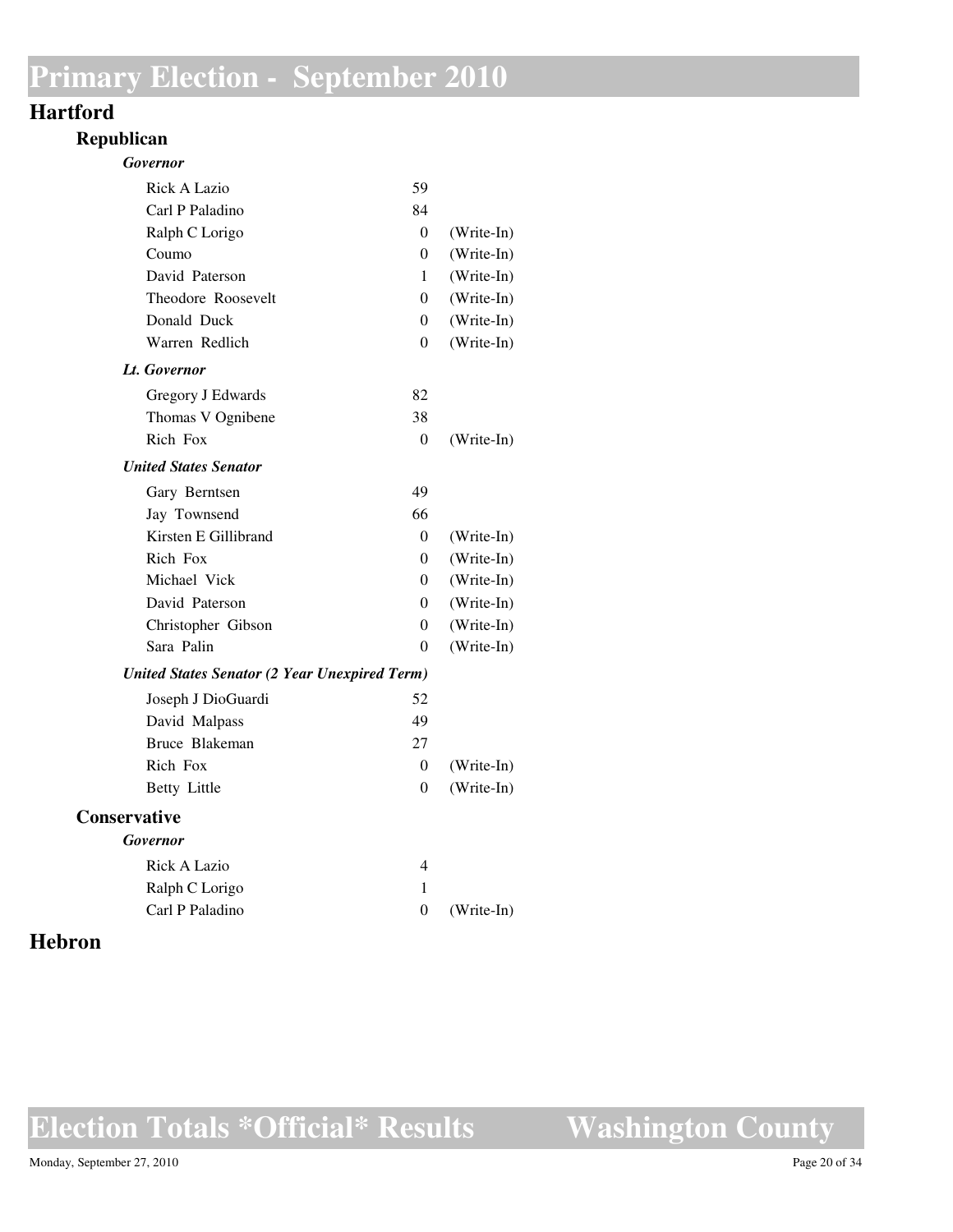### **Hebron**

#### **Democratic**

| <b>Attorney General</b>                       |                             |              |
|-----------------------------------------------|-----------------------------|--------------|
| Richard L Brodsky                             | 3                           |              |
| Eric T Schneiderman                           | 5                           |              |
| Sean Coffey                                   | 7                           |              |
| Eric R Dinallo                                | $\mathcal{D}_{\mathcal{L}}$ |              |
| Kathleen M Rice                               | 18                          |              |
| Rick A Lazio                                  | $\theta$                    | $(Write-In)$ |
| Coumo                                         | 1                           | $(Write-In)$ |
| United States Senator (2 Year Unexpired Term) |                             |              |
| Kirsten E Gillibrand                          | 30                          |              |
| Gail Goode                                    | 5                           |              |
| Christopher Gibson                            | $\mathcal{L}$               | (Write-In)   |

## **Election Totals \*Official\* Results**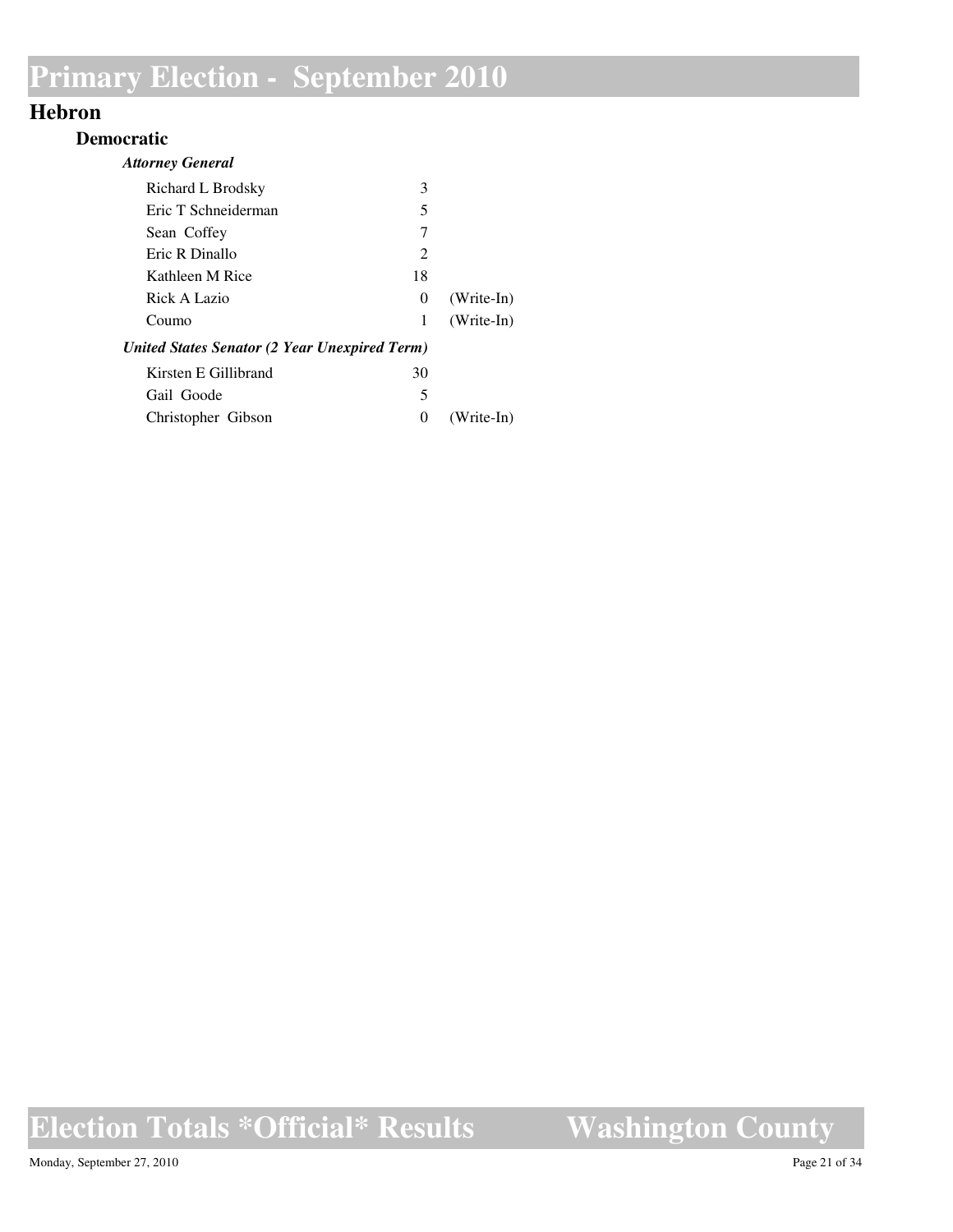### **Hebron**

#### **Republican**

| <b>Governor</b>                                      |                |            |
|------------------------------------------------------|----------------|------------|
| <b>Rick A Lazio</b>                                  | 30             |            |
| Carl P Paladino                                      | 53             |            |
| Ralph C Lorigo                                       | 0              | (Write-In) |
| Coumo                                                | 0              | (Write-In) |
| David Paterson                                       | 0              | (Write-In) |
| Theodore Roosevelt                                   | 0              | (Write-In) |
| Donald Duck                                          | 0              | (Write-In) |
| Warren Redlich                                       | $\overline{0}$ | (Write-In) |
| Lt. Governor                                         |                |            |
| Gregory J Edwards                                    | 43             |            |
| Thomas V Ognibene                                    | 32             |            |
| Rich Fox                                             | $\theta$       | (Write-In) |
| <b>United States Senator</b>                         |                |            |
| Gary Berntsen                                        | 28             |            |
| Jay Townsend                                         | 47             |            |
| Kirsten E Gillibrand                                 | 0              | (Write-In) |
| Rich Fox                                             | $\theta$       | (Write-In) |
| Michael Vick                                         | 0              | (Write-In) |
| David Paterson                                       | $\Omega$       | (Write-In) |
| Christopher Gibson                                   | 0              | (Write-In) |
| Sara Palin                                           | $\theta$       | (Write-In) |
| <b>United States Senator (2 Year Unexpired Term)</b> |                |            |
| Joseph J DioGuardi                                   | 44             |            |
| David Malpass                                        | 26             |            |
| Bruce Blakeman                                       | 9              |            |
| Rich Fox                                             | $\overline{0}$ | (Write-In) |
| Betty Little                                         | $\Omega$       | (Write-In) |
| Conservative                                         |                |            |
| Governor                                             |                |            |
| Rick A Lazio                                         | 2              |            |
| Ralph C Lorigo                                       | 1              |            |
| Carl P Paladino                                      | $\theta$       | (Write-In) |

### **Jackson**

**Election Totals \*Official\* Results**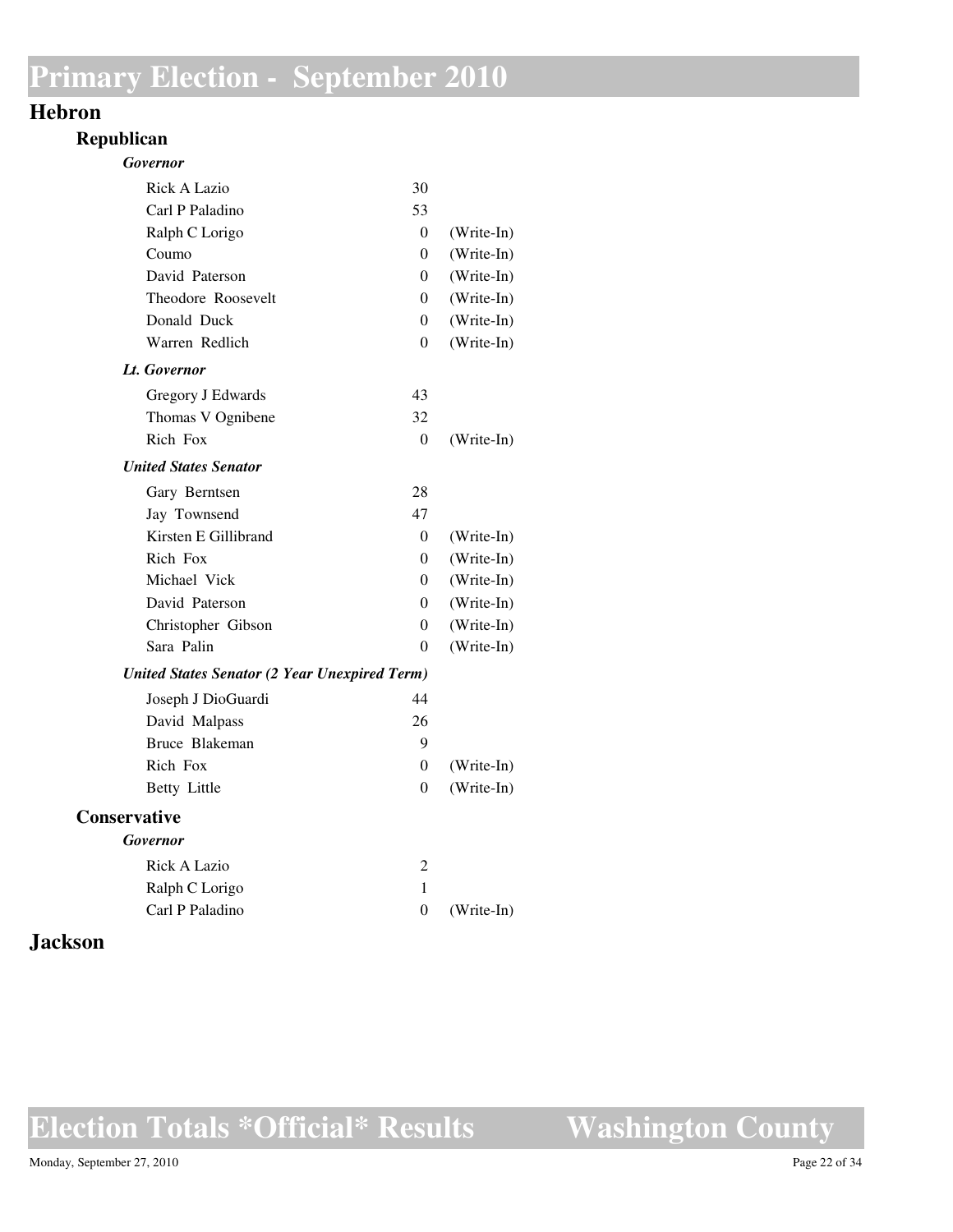### **Jackson**

#### **Democratic**

| <b>Attorney General</b>                       |          |              |
|-----------------------------------------------|----------|--------------|
| Richard L Brodsky                             | 6        |              |
| Eric T Schneiderman                           | 19       |              |
| Sean Coffey                                   | 10       |              |
| Eric R Dinallo                                | 4        |              |
| Kathleen M Rice                               | 17       |              |
| Rick A Lazio                                  | $\theta$ | $(Write-In)$ |
| Coumo                                         | 0        | $(Write-In)$ |
| United States Senator (2 Year Unexpired Term) |          |              |
| Kirsten E Gillibrand                          | 54       |              |
| Gail Goode                                    | 4        |              |
| Christopher Gibson                            | 0        | $(Write-In)$ |

## **Election Totals \*Official\* Results**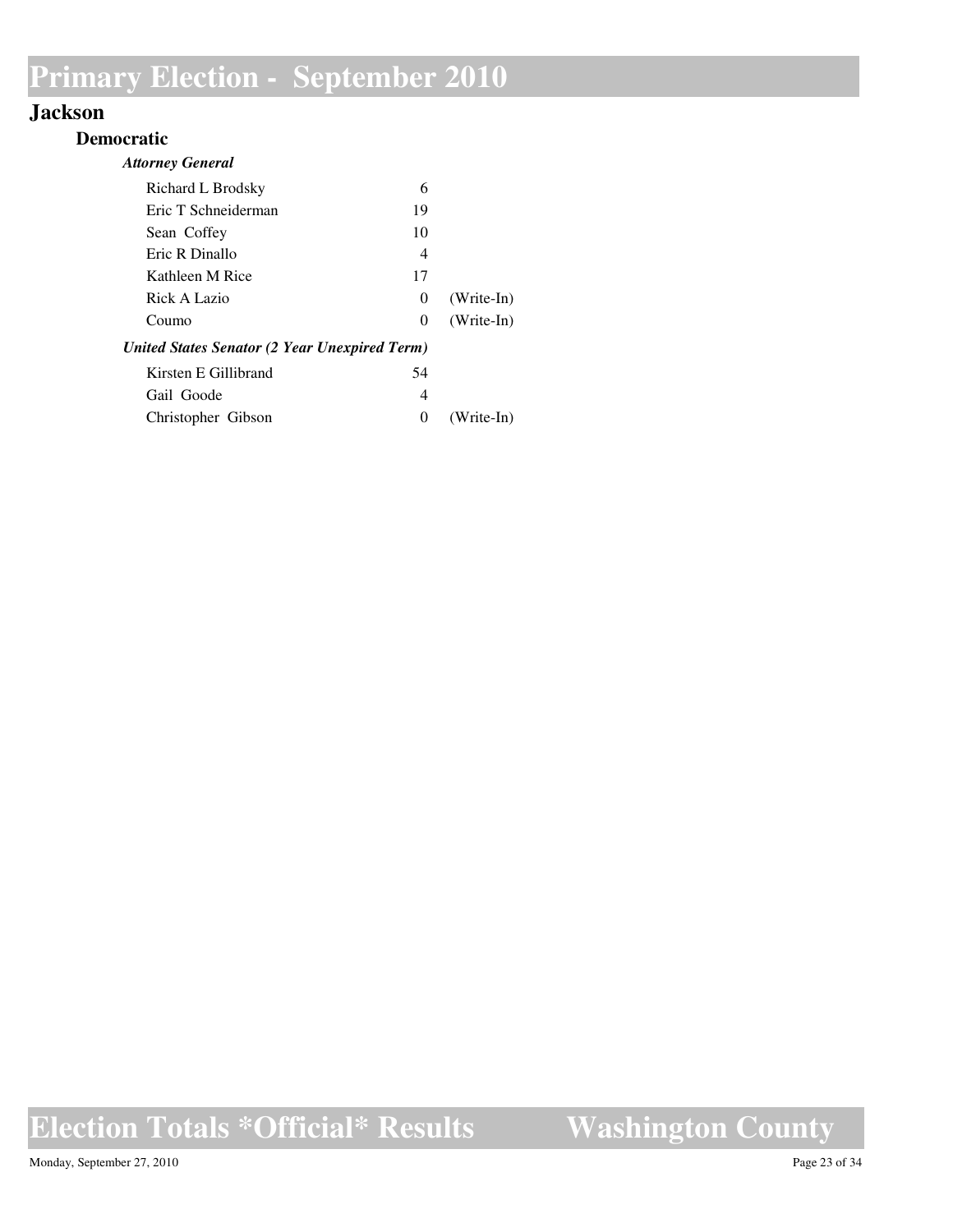### **Jackson**

#### **Republican**

| <b>Governor</b>                                      |                |            |
|------------------------------------------------------|----------------|------------|
| <b>Rick A Lazio</b>                                  | 43             |            |
| Carl P Paladino                                      | 86             |            |
| Ralph C Lorigo                                       | 0              | (Write-In) |
| Coumo                                                | $\theta$       | (Write-In) |
| David Paterson                                       | 0              | (Write-In) |
| Theodore Roosevelt                                   | 0              | (Write-In) |
| Donald Duck                                          | 0              | (Write-In) |
| Warren Redlich                                       | 1              | (Write-In) |
| Lt. Governor                                         |                |            |
| Gregory J Edwards                                    | 68             |            |
| Thomas V Ognibene                                    | 53             |            |
| Rich Fox                                             | $\theta$       | (Write-In) |
| <b>United States Senator</b>                         |                |            |
| Gary Berntsen                                        | 51             |            |
| Jay Townsend                                         | 69             |            |
| Kirsten E Gillibrand                                 | 1              | (Write-In) |
| Rich Fox                                             | $\overline{0}$ | (Write-In) |
| Michael Vick                                         | 0              | (Write-In) |
| David Paterson                                       | $\theta$       | (Write-In) |
| Christopher Gibson                                   | 0              | (Write-In) |
| Sara Palin                                           | $\Omega$       | (Write-In) |
| <b>United States Senator (2 Year Unexpired Term)</b> |                |            |
| Joseph J DioGuardi                                   | 50             |            |
| David Malpass                                        | 50             |            |
| Bruce Blakeman                                       | 26             |            |
| Rich Fox                                             | $\theta$       | (Write-In) |
| <b>Betty Little</b>                                  | 0              | (Write-In) |
| <b>Conservative</b>                                  |                |            |
| <b>Governor</b>                                      |                |            |
| Rick A Lazio                                         | 0              |            |
| Ralph C Lorigo                                       | 1              |            |
| Carl P Paladino                                      | $\overline{c}$ | (Write-In) |

## **Kingsbury**

**Election Totals \*Official\* Results**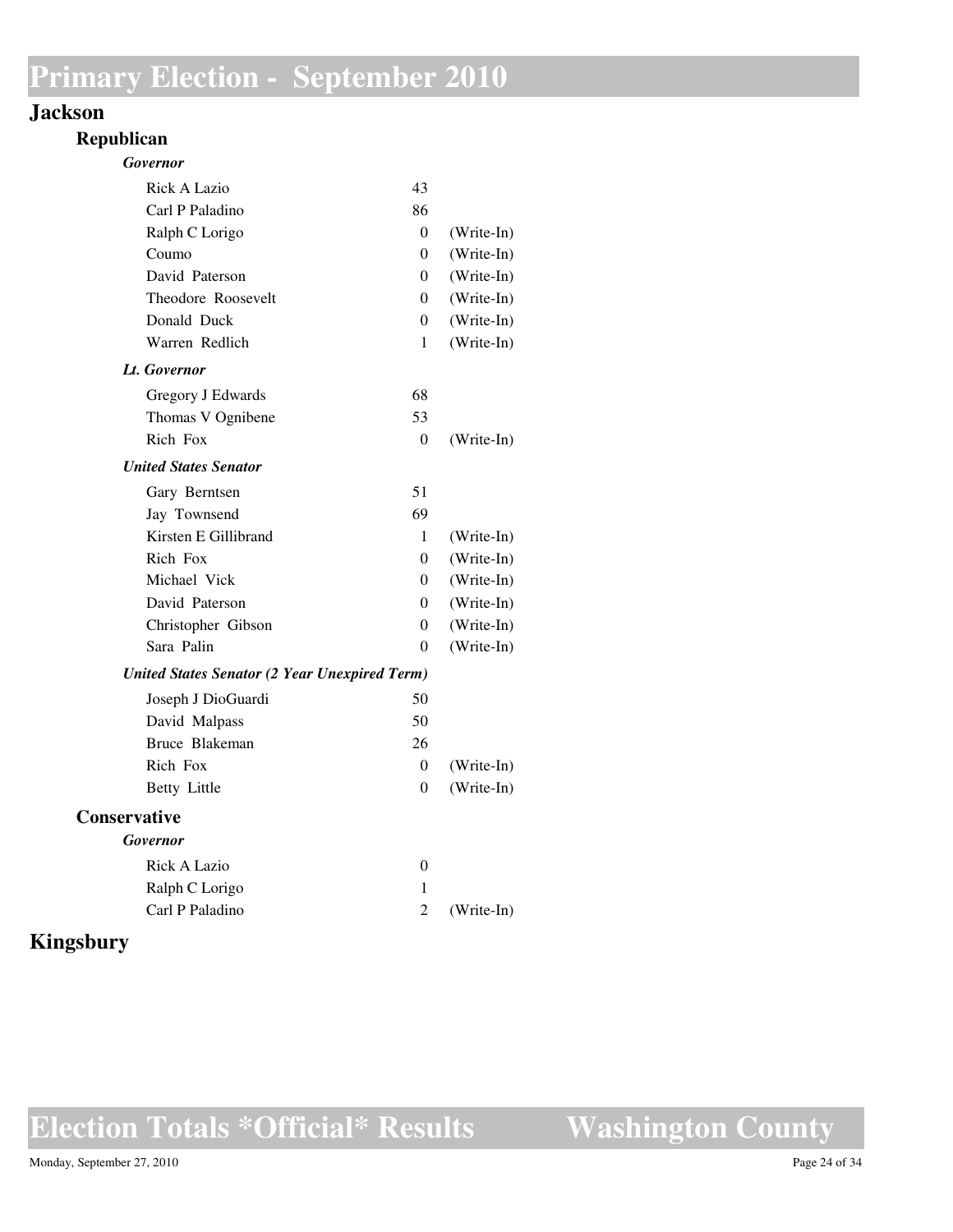## **Kingsbury**

#### **Democratic**

| <b>Attorney General</b>                       |          |              |
|-----------------------------------------------|----------|--------------|
| Richard L Brodsky                             | 11       |              |
| Eric T Schneiderman                           | 8        |              |
| Sean Coffey                                   | 34       |              |
| Eric R Dinallo                                | 5        |              |
| Kathleen M Rice                               | 81       |              |
| Rick A Lazio                                  | $\theta$ | $(Write-In)$ |
| Coumo                                         | 0        | $(Write-In)$ |
| United States Senator (2 Year Unexpired Term) |          |              |
| Kirsten E Gillibrand                          | 121      |              |
| Gail Goode                                    | 20       |              |
| Christopher Gibson                            | $\Omega$ | $(Write-In)$ |

# **Election Totals \*Official\* Results**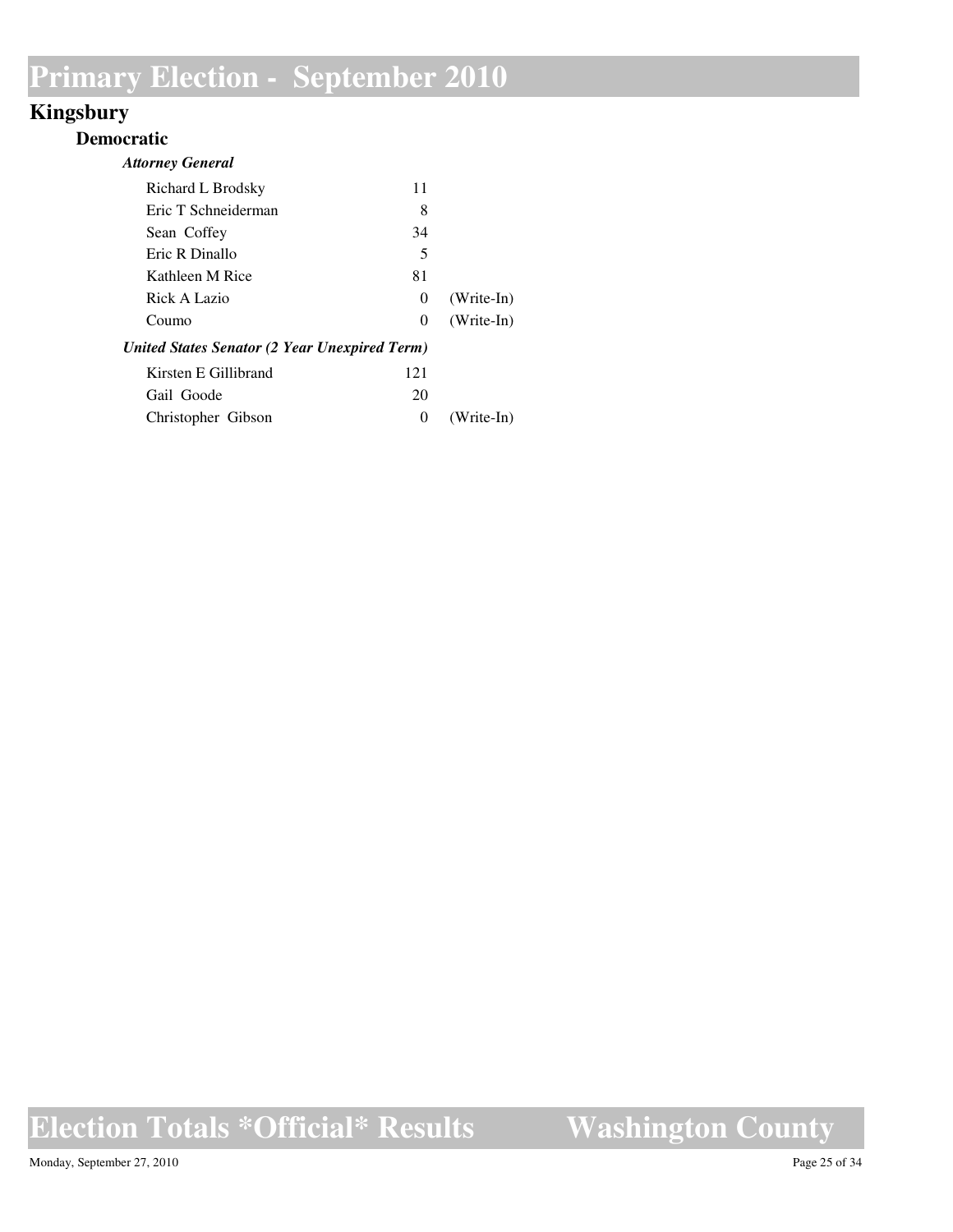## **Kingsbury**

#### **Republican**

| <b>Governor</b>                                      |                |            |
|------------------------------------------------------|----------------|------------|
| <b>Rick A Lazio</b>                                  | 126            |            |
| Carl P Paladino                                      | 245            |            |
| Ralph C Lorigo                                       | 0              | (Write-In) |
| Coumo                                                | 0              | (Write-In) |
| David Paterson                                       | 1              | (Write-In) |
| Theodore Roosevelt                                   | 0              | (Write-In) |
| Donald Duck                                          | $\overline{0}$ | (Write-In) |
| Warren Redlich                                       | $\overline{0}$ | (Write-In) |
| Lt. Governor                                         |                |            |
| Gregory J Edwards                                    | 178            |            |
| Thomas V Ognibene                                    | 164            |            |
| Rich Fox                                             | 0              | (Write-In) |
| <b>United States Senator</b>                         |                |            |
| Gary Berntsen                                        | 131            |            |
| Jay Townsend                                         | 196            |            |
| Kirsten E Gillibrand                                 | 0              | (Write-In) |
| Rich Fox                                             | $\theta$       | (Write-In) |
| Michael Vick                                         | 0              | (Write-In) |
| David Paterson                                       | $\theta$       | (Write-In) |
| Christopher Gibson                                   | 1              | (Write-In) |
| Sara Palin                                           | $\Omega$       | (Write-In) |
| <b>United States Senator (2 Year Unexpired Term)</b> |                |            |
| Joseph J DioGuardi                                   | 143            |            |
| David Malpass                                        | 114            |            |
| Bruce Blakeman                                       | 92             |            |
| Rich Fox                                             | $\overline{0}$ | (Write-In) |
| Betty Little                                         | 0              | (Write-In) |
| Conservative                                         |                |            |
| Governor                                             |                |            |
| Rick A Lazio                                         | $\overline{c}$ |            |
| Ralph C Lorigo                                       | $\overline{4}$ |            |
| Carl P Paladino                                      | $\mathbf{1}$   | (Write-In) |

### **Putnam**

**Election Totals \*Official\* Results**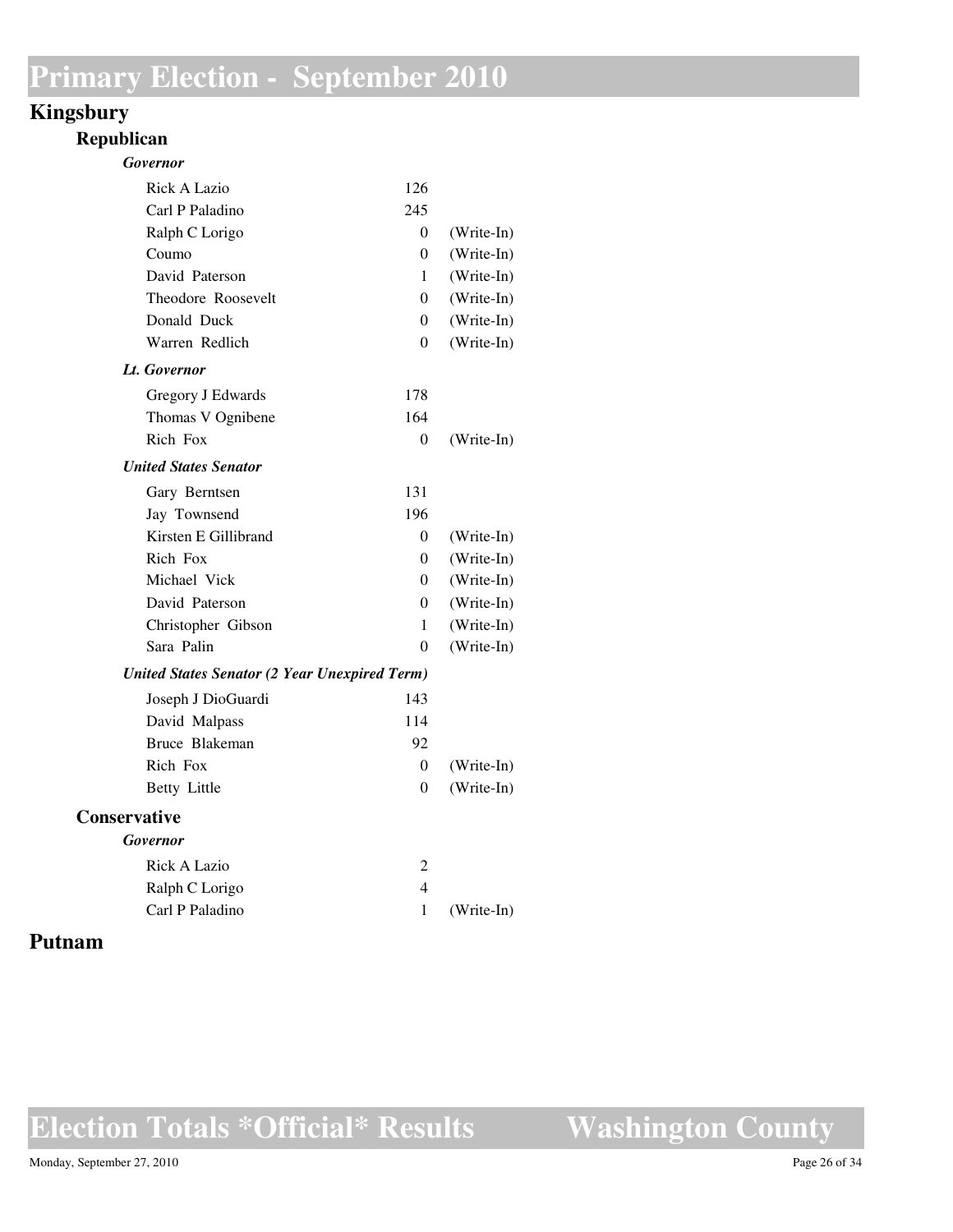#### **Putnam**

#### **Democratic**

| <b>Attorney General</b>                       |                             |              |
|-----------------------------------------------|-----------------------------|--------------|
| Richard L Brodsky                             | $\mathcal{D}_{\mathcal{L}}$ |              |
| Eric T Schneiderman                           | $\mathbf{0}$                |              |
| Sean Coffey                                   | 6                           |              |
| Eric R Dinallo                                | 1                           |              |
| Kathleen M Rice                               | 5                           |              |
| Rick A Lazio                                  | $\Omega$                    | $(Write-In)$ |
| Coumo                                         | 0                           | $(Write-In)$ |
| United States Senator (2 Year Unexpired Term) |                             |              |
| Kirsten E Gillibrand                          | 13                          |              |
| Gail Goode                                    |                             |              |
| Christopher Gibson                            | 0                           | (Write-In)   |

## **Election Totals \*Official\* Results**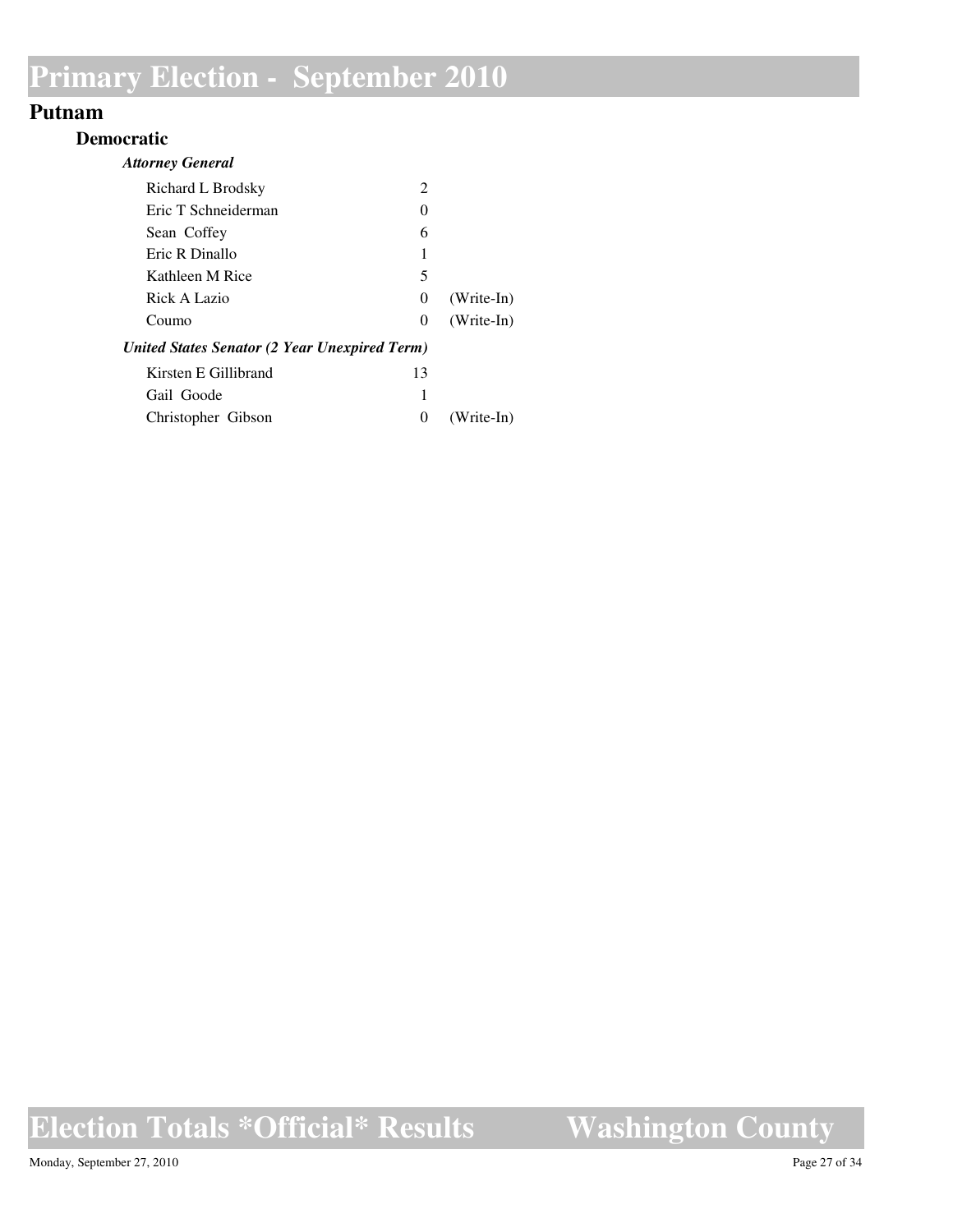#### **Putnam**

#### **Republican**

| <b>Governor</b>                                      |                |            |
|------------------------------------------------------|----------------|------------|
| Rick A Lazio                                         | 25             |            |
| Carl P Paladino                                      | 32             |            |
| Ralph C Lorigo                                       | 0              | (Write-In) |
| Coumo                                                | 0              | (Write-In) |
| David Paterson                                       | 1              | (Write-In) |
| Theodore Roosevelt                                   | 0              | (Write-In) |
| Donald Duck                                          | 0              | (Write-In) |
| Warren Redlich                                       | $\Omega$       | (Write-In) |
| Lt. Governor                                         |                |            |
| Gregory J Edwards                                    | 29             |            |
| Thomas V Ognibene                                    | 25             |            |
| Rich Fox                                             | $\theta$       | (Write-In) |
| <b>United States Senator</b>                         |                |            |
| Gary Berntsen                                        | 20             |            |
| Jay Townsend                                         | 32             |            |
| Kirsten E Gillibrand                                 | $\theta$       | (Write-In) |
| Rich Fox                                             | 0              | (Write-In) |
| Michael Vick                                         | 0              | (Write-In) |
| David Paterson                                       | $\theta$       | (Write-In) |
| Christopher Gibson                                   | $\Omega$       | (Write-In) |
| Sara Palin                                           | $\theta$       | (Write-In) |
| <b>United States Senator (2 Year Unexpired Term)</b> |                |            |
| Joseph J DioGuardi                                   | 24             |            |
| David Malpass                                        | 16             |            |
| Bruce Blakeman                                       | 16             |            |
| Rich Fox                                             | $\theta$       | (Write-In) |
| <b>Betty Little</b>                                  | $\theta$       | (Write-In) |
| Conservative                                         |                |            |
| Governor                                             |                |            |
| <b>Rick A Lazio</b>                                  | $\overline{0}$ |            |
| Ralph C Lorigo                                       | 1              |            |
| Carl P Paladino                                      | 0              | (Write-In) |

### **Salem**

**Election Totals \*Official\* Results**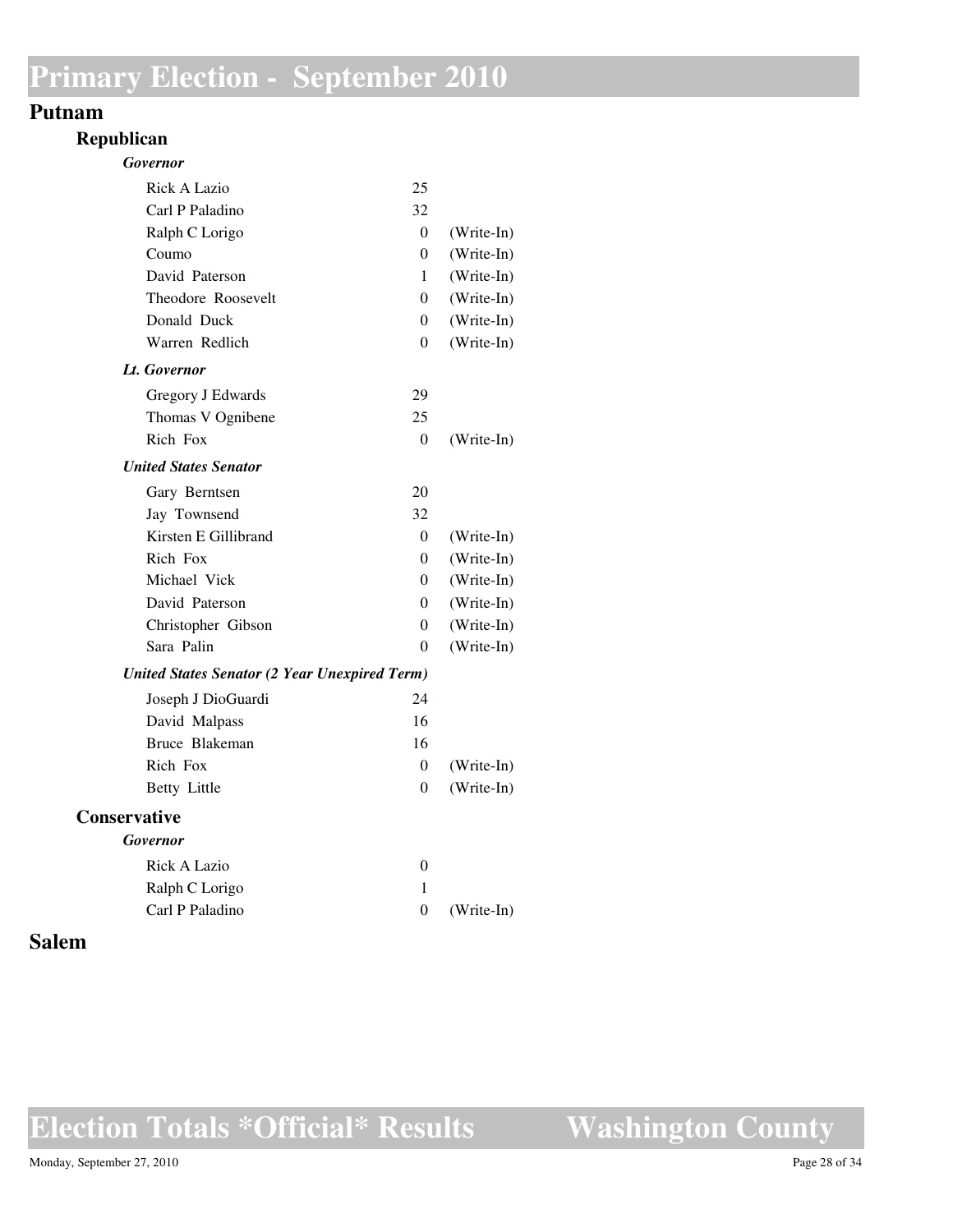### **Salem**

#### **Democratic**

| <b>Attorney General</b>                       |          |              |
|-----------------------------------------------|----------|--------------|
| Richard L Brodsky                             | 8        |              |
| Eric T Schneiderman                           | 15       |              |
| Sean Coffey                                   | 13       |              |
| Eric R Dinallo                                | 3        |              |
| Kathleen M Rice                               | 32       |              |
| Rick A Lazio                                  | $\theta$ | $(Write-In)$ |
| Coumo                                         | 0        | $(Write-In)$ |
| United States Senator (2 Year Unexpired Term) |          |              |
| Kirsten E Gillibrand                          | 73       |              |
| Gail Goode                                    | 5        |              |
| Christopher Gibson                            | $\Omega$ | $(Write-In)$ |

## **Election Totals \*Official\* Results**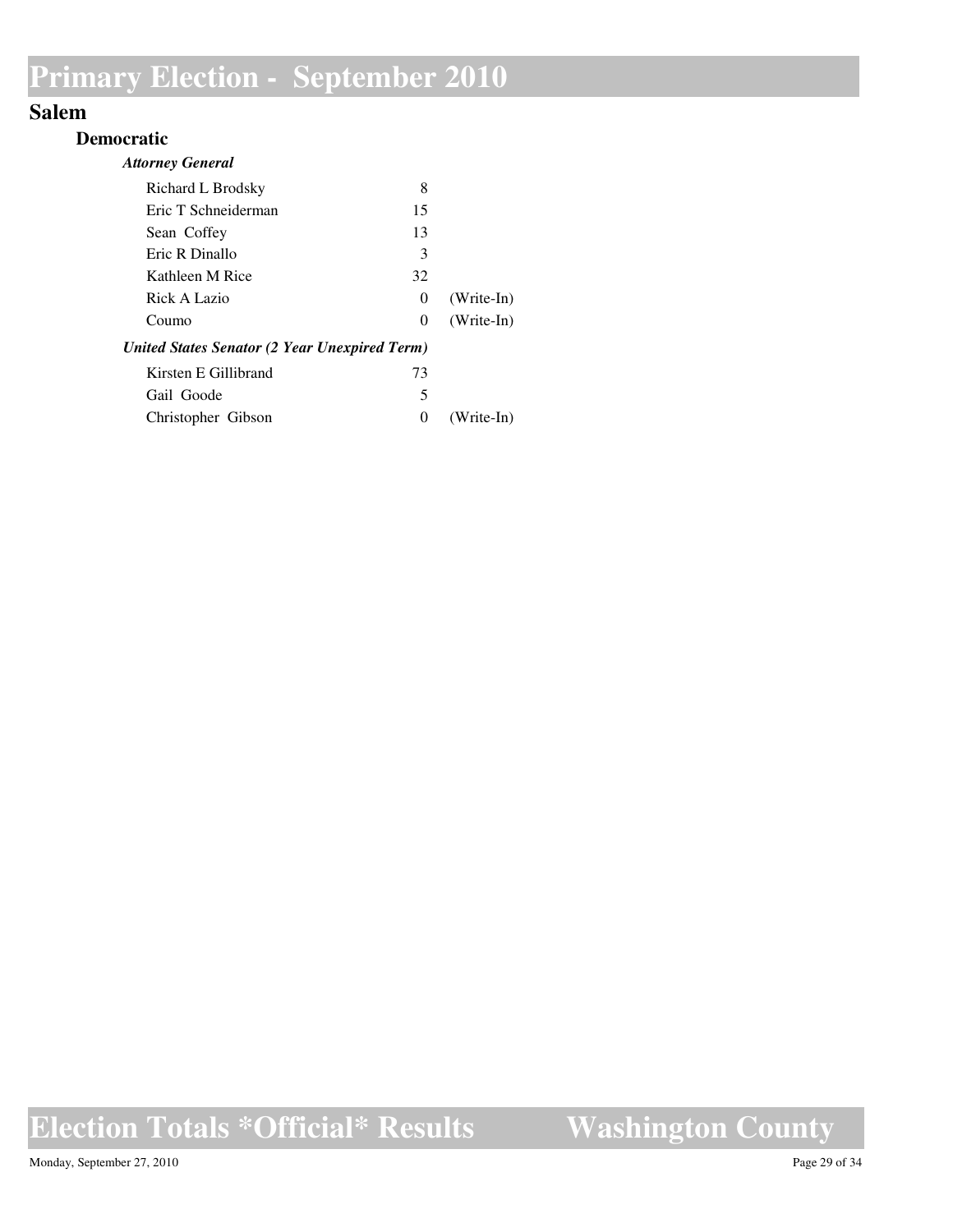### **Salem**

#### **Republican**

| <b>Governor</b>                                      |                  |            |
|------------------------------------------------------|------------------|------------|
| <b>Rick A Lazio</b>                                  | 60               |            |
| Carl P Paladino                                      | 110              |            |
| Ralph C Lorigo                                       | 0                | (Write-In) |
| Coumo                                                | 0                | (Write-In) |
| David Paterson                                       | 1                | (Write-In) |
| Theodore Roosevelt                                   | 0                | (Write-In) |
| Donald Duck                                          | 0                | (Write-In) |
| Warren Redlich                                       | $\theta$         | (Write-In) |
| Lt. Governor                                         |                  |            |
| Gregory J Edwards                                    | 83               |            |
| Thomas V Ognibene                                    | 69               |            |
| Rich Fox                                             | $\Omega$         | (Write-In) |
| <b>United States Senator</b>                         |                  |            |
| Gary Berntsen                                        | 64               |            |
| Jay Townsend                                         | 95               |            |
| Kirsten E Gillibrand                                 | $\theta$         | (Write-In) |
| Rich Fox                                             | $\theta$         | (Write-In) |
| Michael Vick                                         | 0                | (Write-In) |
| David Paterson                                       | 0                | (Write-In) |
| Christopher Gibson                                   | 1                | (Write-In) |
| Sara Palin                                           | $\theta$         | (Write-In) |
| <b>United States Senator (2 Year Unexpired Term)</b> |                  |            |
| Joseph J DioGuardi                                   | 82               |            |
| David Malpass                                        | 54               |            |
| Bruce Blakeman                                       | 29               |            |
| Rich Fox                                             | $\theta$         | (Write-In) |
| Betty Little                                         | $\theta$         | (Write-In) |
| Conservative                                         |                  |            |
| Governor                                             |                  |            |
| Rick A Lazio                                         | $\boldsymbol{0}$ |            |
| Ralph C Lorigo                                       | $\overline{c}$   |            |
| Carl P Paladino                                      | $\mathbf{1}$     | (Write-In) |

### **White Creek**

**Election Totals \*Official\* Results**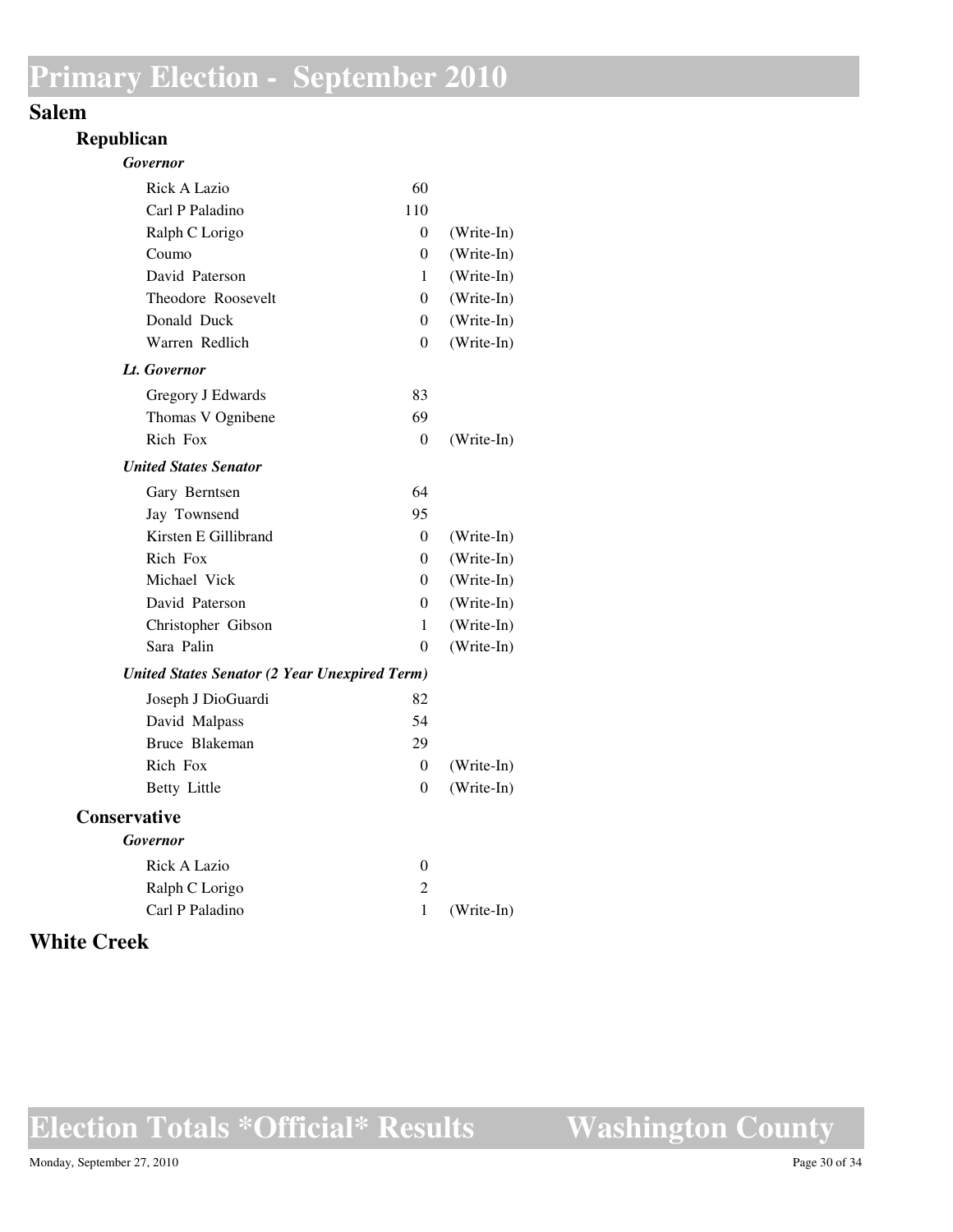### **White Creek**

#### **Democratic**

| Attorney General                              |          |              |
|-----------------------------------------------|----------|--------------|
| Richard L Brodsky                             | 9        |              |
| Eric T Schneiderman                           | 9        |              |
| Sean Coffey                                   | 17       |              |
| Eric R Dinallo                                | 4        |              |
| Kathleen M Rice                               | 42       |              |
| Rick A Lazio                                  | $\theta$ | $(Write-In)$ |
| Coumo                                         | $\theta$ | $(Write-In)$ |
| United States Senator (2 Year Unexpired Term) |          |              |
| Kirsten E Gillibrand                          | 64       |              |
| Gail Goode                                    | 13       |              |
| Christopher Gibson                            | $\theta$ | $(Write-In)$ |

# **Election Totals \*Official\* Results**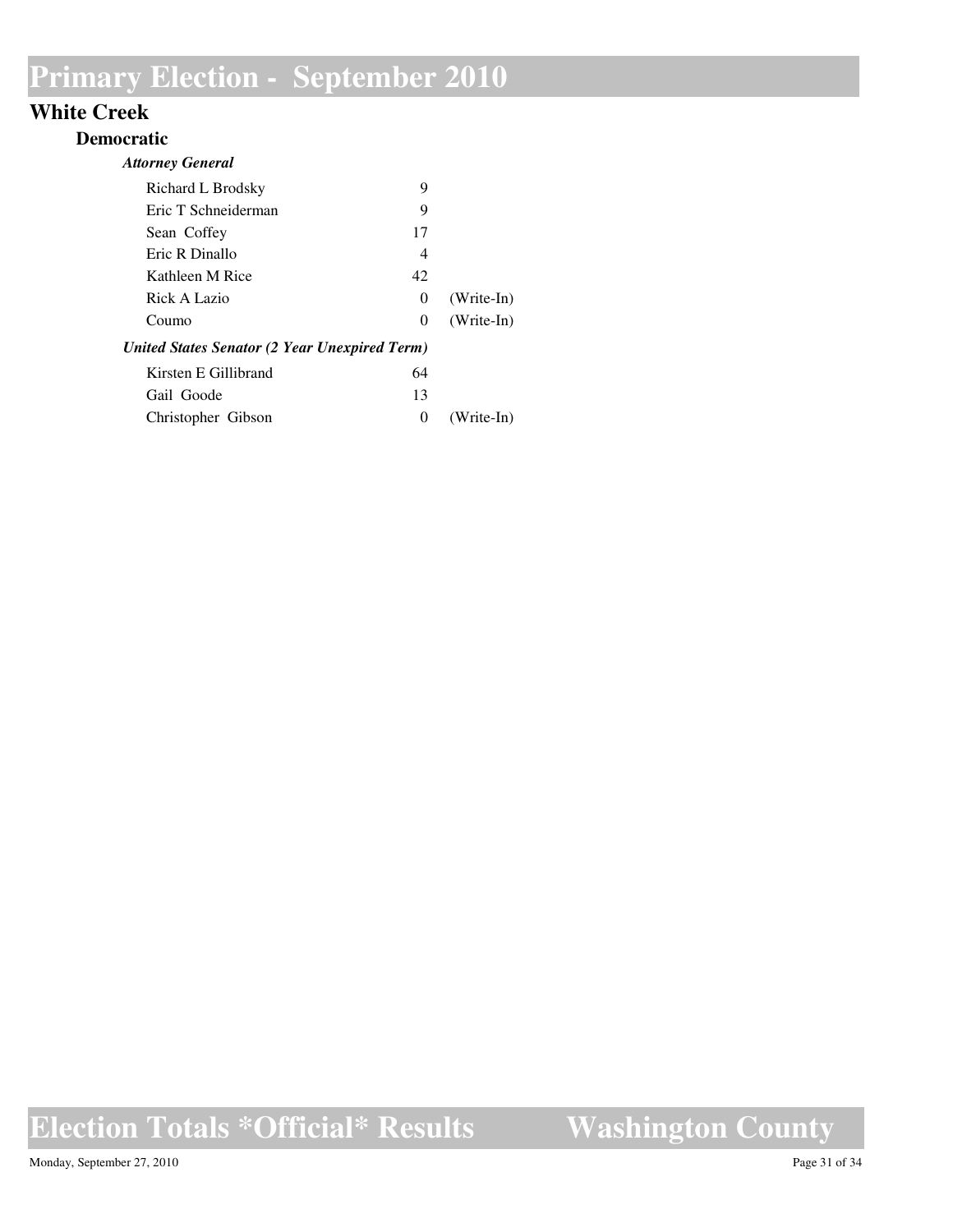### **White Creek**

#### **Republican**

| <b>Governor</b>                                      |          |            |
|------------------------------------------------------|----------|------------|
| <b>Rick A Lazio</b>                                  | 31       |            |
| Carl P Paladino                                      | 78       |            |
| Ralph C Lorigo                                       | 0        | (Write-In) |
| Coumo                                                | 1        | (Write-In) |
| David Paterson                                       | 0        | (Write-In) |
| Theodore Roosevelt                                   | 0        | (Write-In) |
| Donald Duck                                          | $\theta$ | (Write-In) |
| Warren Redlich                                       | $\Omega$ | (Write-In) |
| Lt. Governor                                         |          |            |
| Gregory J Edwards                                    | 52       |            |
| Thomas V Ognibene                                    | 46       |            |
| Rich Fox                                             | $\theta$ | (Write-In) |
| <b>United States Senator</b>                         |          |            |
| Gary Berntsen                                        | 42       |            |
| Jay Townsend                                         | 60       |            |
| Kirsten E Gillibrand                                 | $\theta$ | (Write-In) |
| Rich Fox                                             | 0        | (Write-In) |
| Michael Vick                                         | 0        | (Write-In) |
| David Paterson                                       | 0        | (Write-In) |
| Christopher Gibson                                   | 0        | (Write-In) |
| Sara Palin                                           | 0        | (Write-In) |
| <b>United States Senator (2 Year Unexpired Term)</b> |          |            |
| Joseph J DioGuardi                                   | 50       |            |
| David Malpass                                        | 32       |            |
| Bruce Blakeman                                       | 24       |            |
| Rich Fox                                             | $\theta$ | (Write-In) |
| <b>Betty Little</b>                                  | $\Omega$ | (Write-In) |
| <b>Conservative</b>                                  |          |            |
| Governor                                             |          |            |
| Rick A Lazio                                         | 1        |            |
| Ralph C Lorigo                                       | 3        |            |
| Carl P Paladino                                      | 1        | (Write-In) |

### **Whitehall**

**Election Totals \*Official\* Results**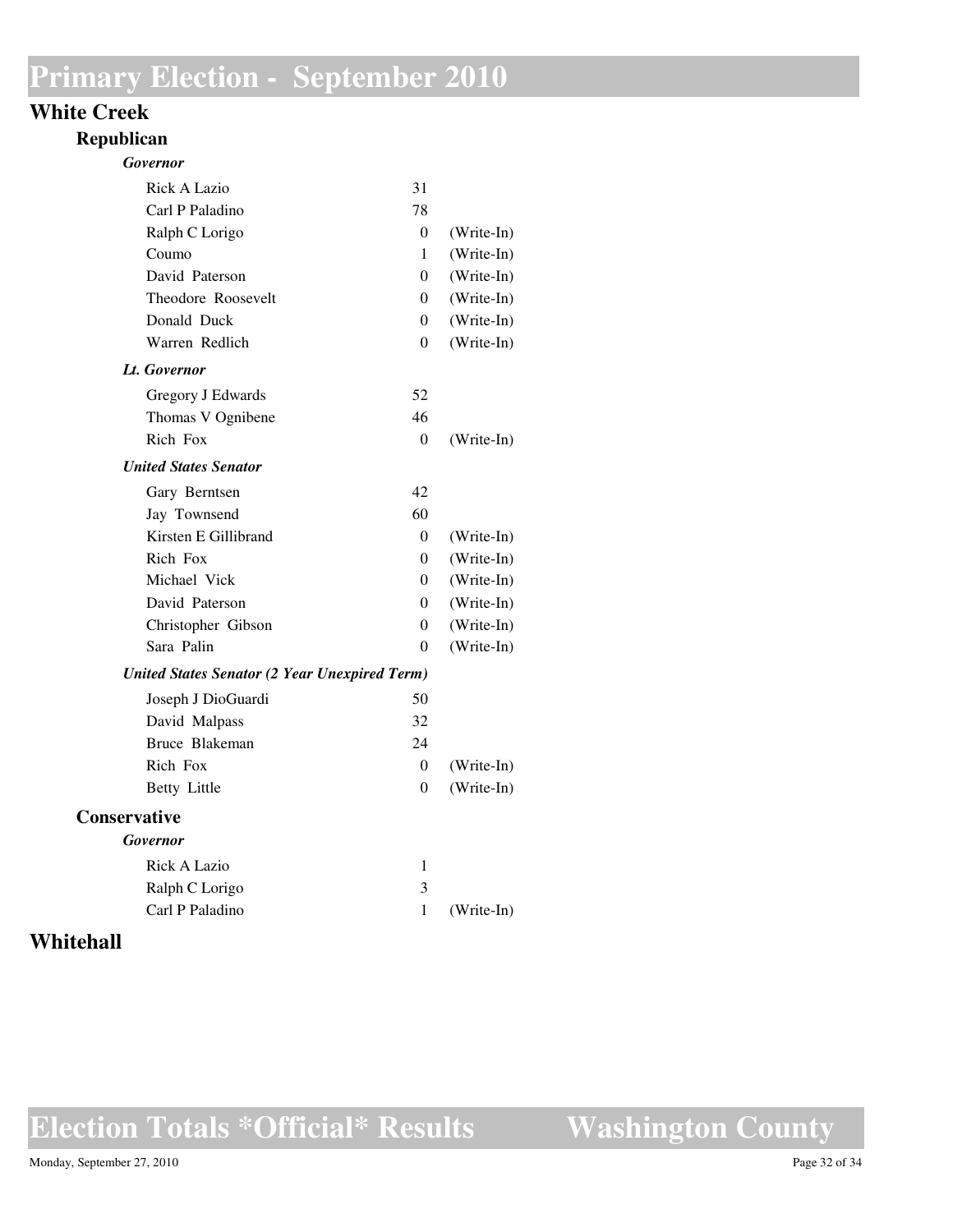### **Whitehall**

#### **Democratic**

| <b>Attorney General</b>                       |                             |              |
|-----------------------------------------------|-----------------------------|--------------|
| Richard L Brodsky                             | 7                           |              |
| Eric T Schneiderman                           | 3                           |              |
| Sean Coffey                                   | 12                          |              |
| Eric R Dinallo                                | $\mathcal{D}_{\mathcal{L}}$ |              |
| Kathleen M Rice                               | 24                          |              |
| Rick A Lazio                                  | $\theta$                    | $(Write-In)$ |
| Coumo                                         | $\theta$                    | $(Write-In)$ |
| United States Senator (2 Year Unexpired Term) |                             |              |
| Kirsten E Gillibrand                          | 45                          |              |
| Gail Goode                                    | 2                           |              |
| Christopher Gibson                            | $\theta$                    | Write-In)    |

## **Election Totals \*Official\* Results**